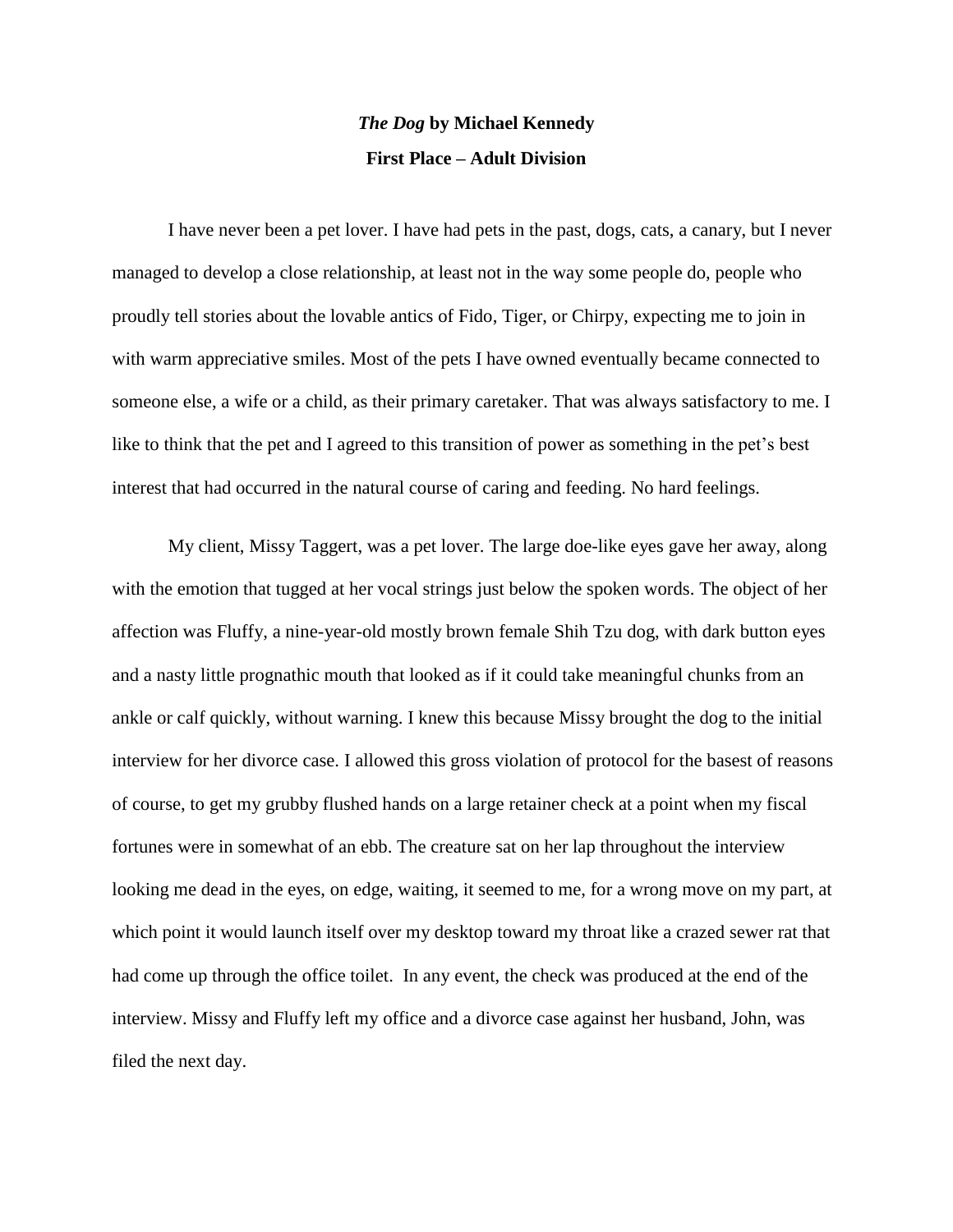The case moved along as such cases do, the lawyers cooperating in the exchange of information and documents, the clients huddled with their personal allies in a state of war. There was a final divorce hearing, freighted with the expected emotion. I have often thought that people going through a divorce are experiencing one of the most creative times of their lives. This is not to say that the time is comfortable; it is, in fact, a difficult period for most clients. They usually say at some point that they just want the case to be over as soon as possible. Nevertheless, they are more focused mentally than they have ever been. There is one simple emotion that creates this rabid attention: hate. They hate each other, more than most people can imagine. This white hot hatred is the spring for creative energies that are loosed upon, in this case, the legal system.

The judge made her decision in writing, allocating the assets and debts, dealing with custody and child support, and making other standard orders for a divorce case. Since the parties could not agree to anything, including the division of personal property, the judge ordered that the parties meet at the office of one of the lawyers, flip a coin, and choose alternately from a list of personal property that the lawyers had worked out. The other lawyer was James Hoagland, someone I had known for years who was generally reasonable and easy to work with. When Hoagland sent me a proposed list, it contained furniture, appliances, expensive jewelry, a baby grand piano, and the remainder of the odds and ends that a couple accumulates through the years. It also contained the following item near the end of the list: "Fluffy".

I called Hoagland even before I spoke with my client about the list because I knew that Fluffy's inclusion on the list was going to be a problem.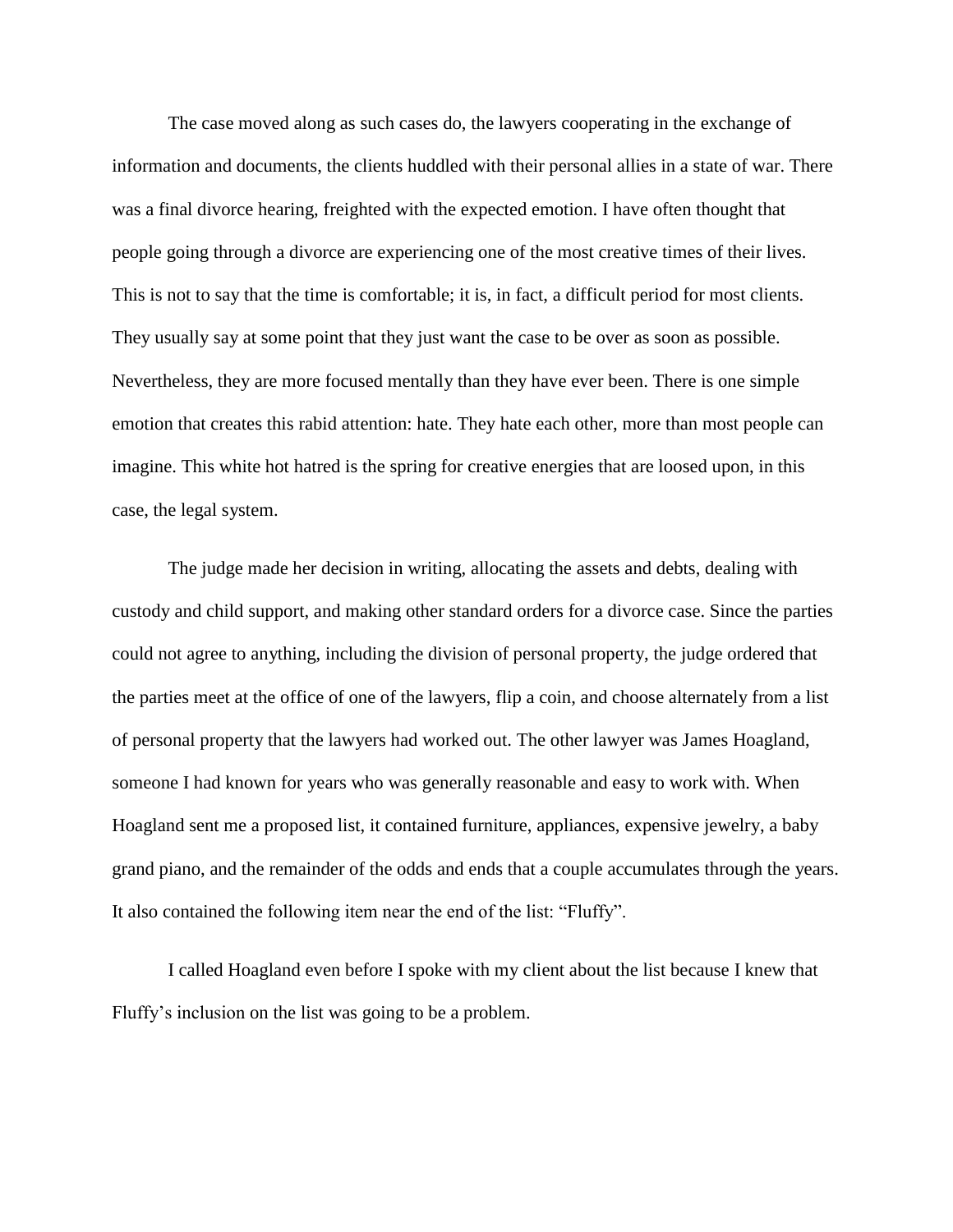"Jim, I saw that the dog was included on the personal property list. This may be an issue for my client and I was wondering if there was any way to give the damn thing to the wife, with some reasonable compensation. After all, a nine-year-old dog doesn't have a lot of value," I said over the telephone.

"I agree that we should be able to do that, Mike, but I'm afraid in this case we can't. My client is adamant that the dog be included on the list. As you know, Fluffy is simply an item of personal property as far as the law is concerned," Jim responded. He was right about that. In spite of a beating heart, eyes that could see, a nervous system that could register pain and pleasure, and, if we believe the research, a highly developed emotional life, Fluffy was no different from a nine-year-old catcher's mitt gathering dust on a cupboard floor in the eyes of the law.

A few days later, I met with my client to discuss the issue. She wept quietly throughout our meeting. I explained gently that Fluffy was, unfortunately, an item of personal property, even though we both agreed that such a law was not really fair. There was, I explained, nothing that I could do about it. I suggested that her husband had to first win the coin toss and then choose a dog with a market value of almost zero over items that were worth thousands of dollars. The odds were simply against his getting his hands on the dog, provided that she was committed to making Fluffy her first selection. She nodded her head vigorously through sobbing sounds, indicating that of course Fluffy would be her first choice.

The attorneys and clients met in a small conference room at my office about a week later in what could be described as a tense atmosphere. Each lawyer and client sat on their own side of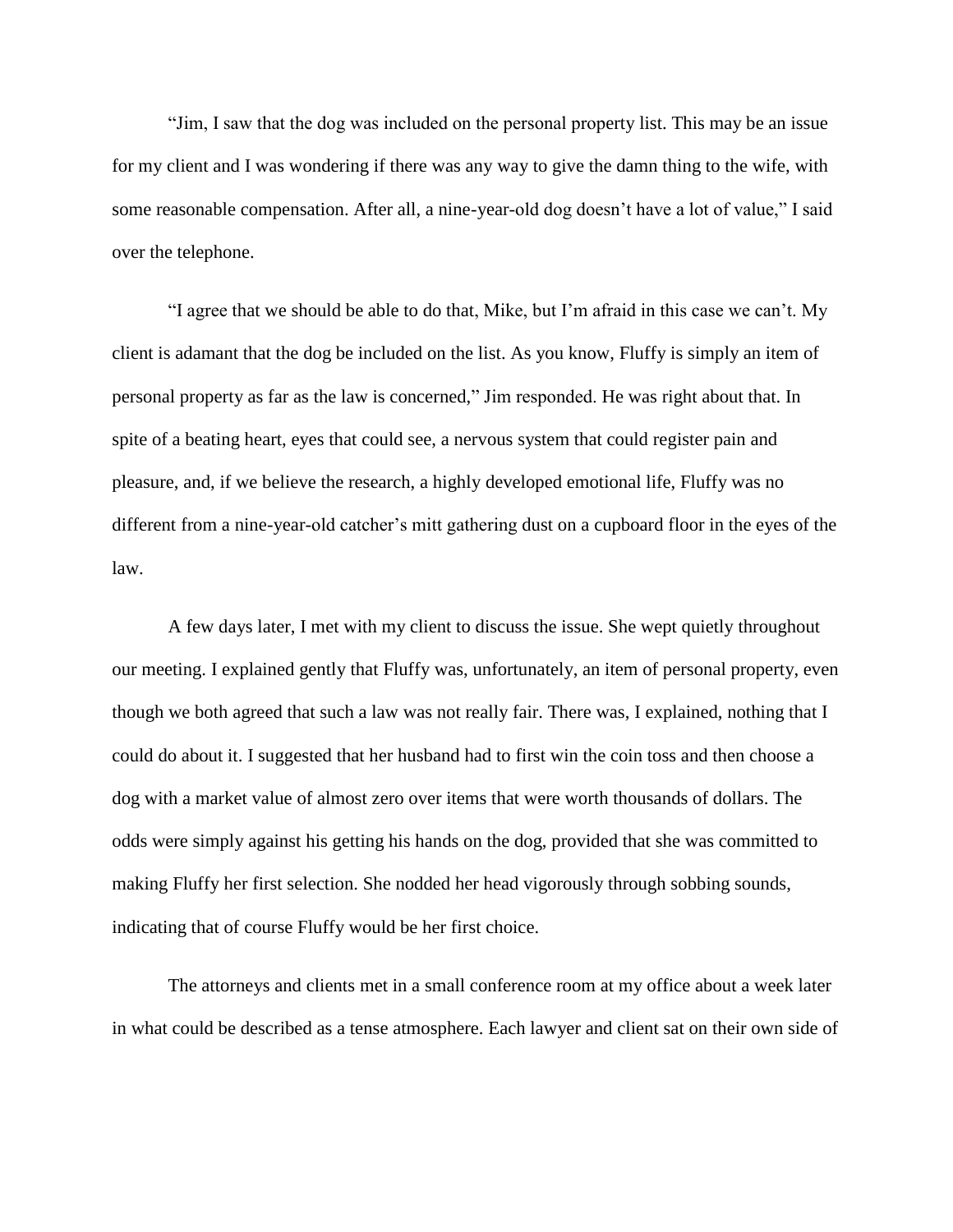the conference table so that lawyer faced lawyer and client faced client. The agreed property list lay on the table between the two clients.

Considering what was about to happen, I must reveal that I have always admired the ability of a person to make the perfect response to a statement from another in a situation that demanded comment. The art of rejoinder is how I think of it. It happens mostly in the movies, rarely in actual life, although I have seen it on a few occasions. The best example from the movies that I can think of is Mr. Christian's (Marlon Brando) response to Captain Bligh (Trevor Howard) in Mutiny On The Bounty. After Mr. Christian takes over the ship, he tells the sailors that Captain Bligh is not to be killed. Captain Bligh says to Christian, "If that's an attempt to earn clemency, I spit on it." A very good response in its own right. Mr. Christian then looks at Bligh (as only Brando can) and says in a tone dripping with hatred and disgust, "You remarkable pig. You can thank whatever pig god you pray to that you haven't quite turned me into a murderer." Wow! "Remarkable pig" would have been enough, world-class, but the sentence that followed twisted a perfect knife thrust. In any event, from the time that I first saw the movie, when I was about twelve years old, I have looked for an opportunity to call someone a "remarkable pig". I have never found it.

At our meeting, as arranged by the lawyers beforehand, I was to flip the coin and my client was to make the call. I stood from my chair to hold a quarter between my thumb and forefinger of my right hand held out from my body and instructed my client to make the call while the coin was in the air. I put the coin with my left hand on top of my right thumb and flipped it about three feet it into the air. My client called, "heads". I caught the coin in my right palm and, without looking at it, turned it onto the back of my left hand. I took my right hand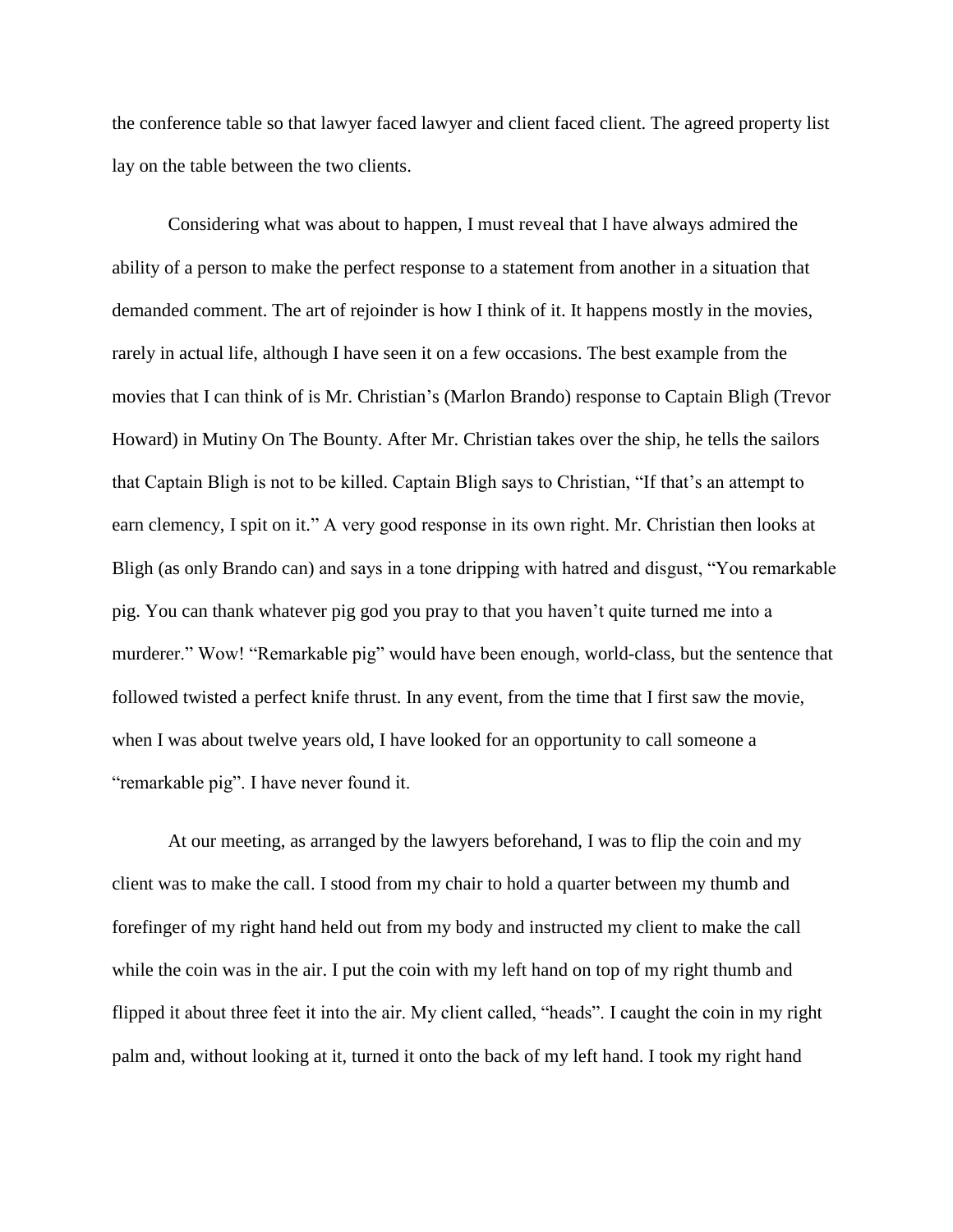away and looked at the coin. I said, "tails". There was a small whimper from my client as I retook my seat. I noticed that her eyes had moistened.

The other lawyer said to his client, "Well John, it looks like you get the first choice. Go ahead and pick your first item."

John did not look at the list. Instead, he leaned across the table staring into the wide eyes of his soon-to-be ex-wife.

With perfect enunciation in a calm voice, John said, "the dog."

Before my client's reaction, I realized that the moment I had been waiting for since I was twelve years old had finally arrived. I knew that the perfect response from me would have been to fix John as the sole object in my field of vision and say to him, "You remarkable pig." I was, however, stymied. As a lawyer with some experience, my instincts told me that such a remark would be clearly out of bounds. It might even result in an ethics complaint. With the heavy weight of professional responsibility on my shoulders, I held my tongue.

My client did not hold her tongue. Instead, she released a stream of vulgarities toward her soon-to-be ex-husband that would have made an old sailor blink, after which she broke down in extended weeping. I took her from the conference room to my office to calm her down. I told her that her husband was not a cruel person, that he would likely be kind to the dog. Without accepting this as the truth, she agreed to go back to the conference room.

She took her seat and grabbed the list of remaining property with some violence. She looked stilettos across the table at John and said evenly "the weight set."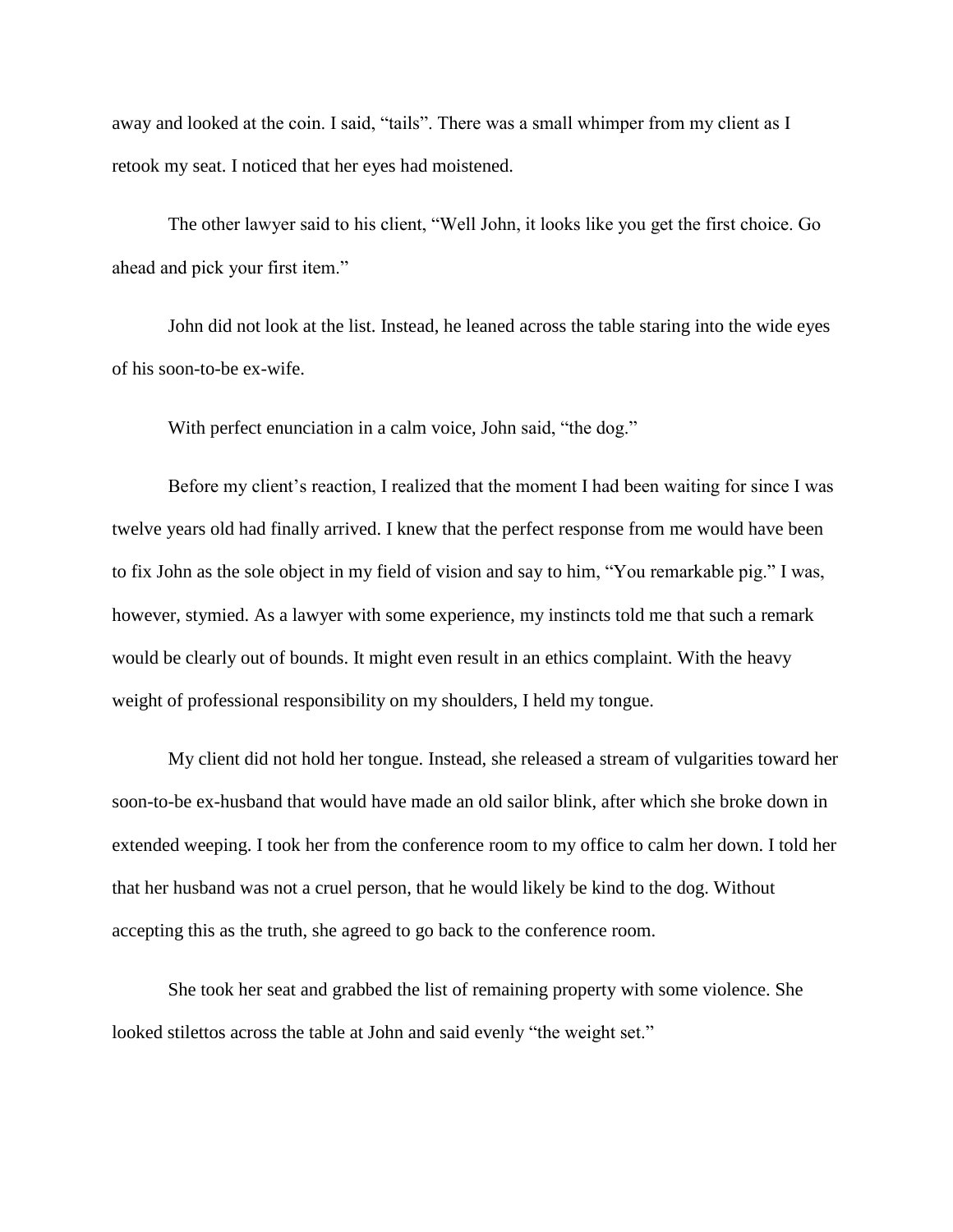John took the list quickly, looking at it for some seconds. He then locked onto Missy across the table and said, "the jewelry."

And so it went, with each selecting the item that the other would want, until Missy had all of John's possessions and John all of Missy's.

And I had missed my only chance.

# *Saturday Night with the Not Quite Dead* **by Jan Allen Second Place – Adult Division**

I wish I was dead, or I wish I *were* dead. I've never understood that tricky verb, not in 92 years, and I'm not about to learn it now.

We all know we will die someday. Even when I was a kid swinging on a partially rotted wooden plank, pulling on rusted metal chains, aiming for the clouds, I knew that I would die. Even when the handsome doctor at the city hospital chose me over all the nurses who batted their eyelashes at him, I knew that someday I would die. Even when I tried to discipline two rowdy and rambunctious boys, often alone, as my husband constantly got called into work, I knew … Well, you get the picture. I was always okay with the inevitability of death.

What I'm not okay with is the drawn-out process toward accomplishing that end. Things I took for granted got complicated. Walking is an example. I started with a brace on my knee, graduated to a cane with a cutesy title (As Advertised on TV), got promoted to a walker with a padded seat and a Toto basket, and most days now I'm demoted to a wheelchair.

Medical personnel stopped curing my ailments; instead, they handed me 20 pages of small-print instructions on how to live with them. I ache 24/7—from the few hairs left on the top of my head to the thick and yellow toenails on the tips of my toes. But they tell me too much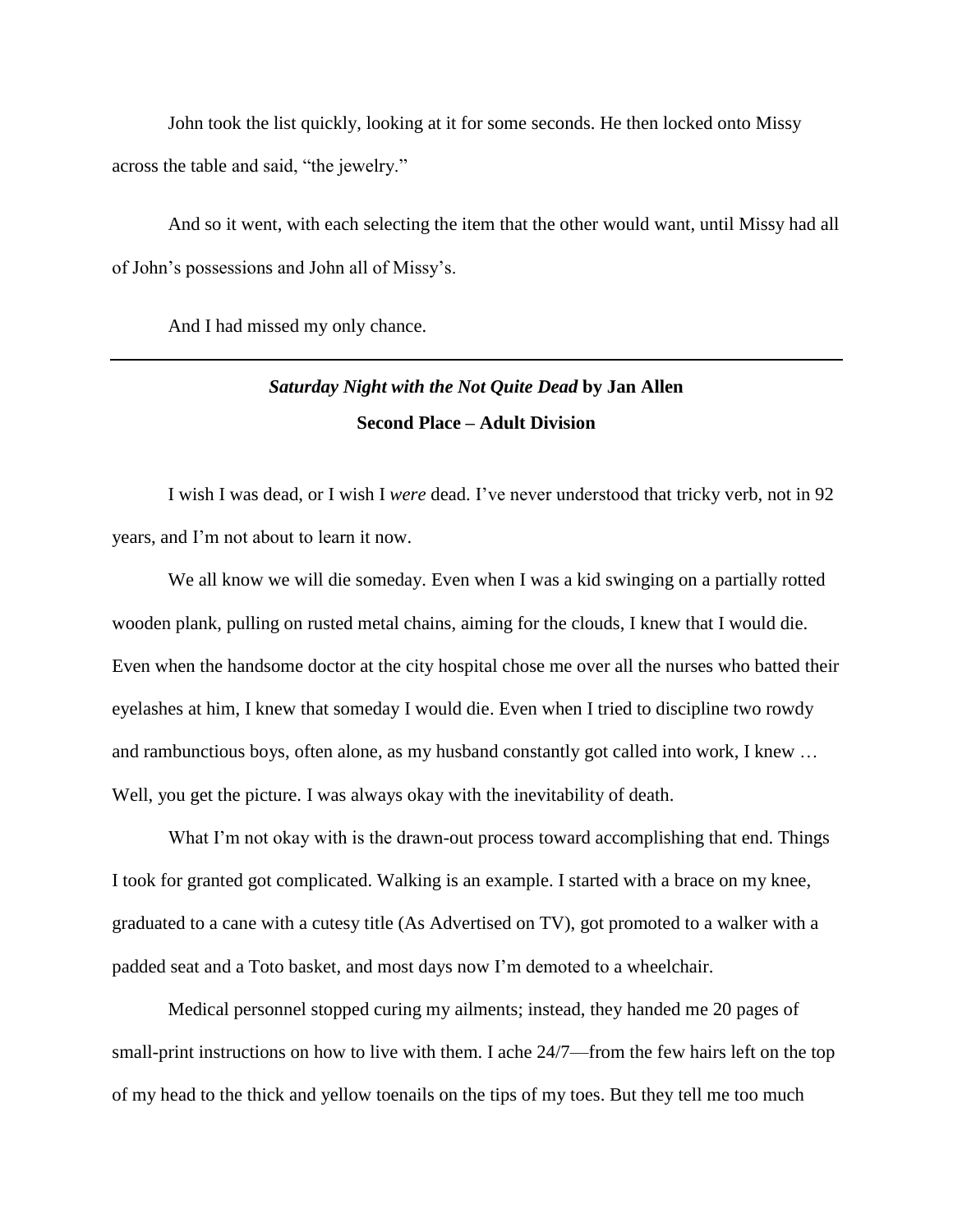Tylenol will damage my liver and too much ibuprofen will ruin my kidneys. I eat both like M&Ms.

My son, daughters-in-law and some of my grandchildren convene for secret conferences. One such conference resulted in the confiscation of my car keys and the signing over of my beloved DeVille's title to my 18-year-old great-grandson, who, instead of guiding it weekly, lovingly, through the automatic carwash, piloted it through a brick wall in his parents' garage.

Two weeks ago my son found me passed out from hypoglycemia on my kitchen floor, "one too many times" he said, meaning the second time in two years. This provoked yet another secret conference, the outcome of which led to my ousting from the only home I'd known for 63 years.

You might not think bricks and mortar would mean much. They didn't 25 years ago, when my husband and I planned to sell our house and travel across the country. But Dan's retirement party was preceded by his wake, by a week and three days. Two years ago my last friend died, and let me tell you, over the years I'd collected a fair number of them. Then last year I lost my youngest son. "Old age," they called it, "natural causes." That one's been the hardest, the death of my son. Not in the proper order. As the figurative walls surrounding me have crumbled over this last quarter-century, I've personified the literal walls that have offered me protection. So if you think I'm not heartbroken over the loss of my home, think again.

It's Saturday evening, and I'm eating in the dining room of this long-term care facility. Every meal, I decide I'll eat the next one in my room, like the people here who can feed themselves all must do, but every mealtime comes and goes, and I forget to tell anyone of my decision. So having completed my search for edible food on my plate, having located four forkfuls and eaten them, I study the other residents. Most of them are what we ER nurses used to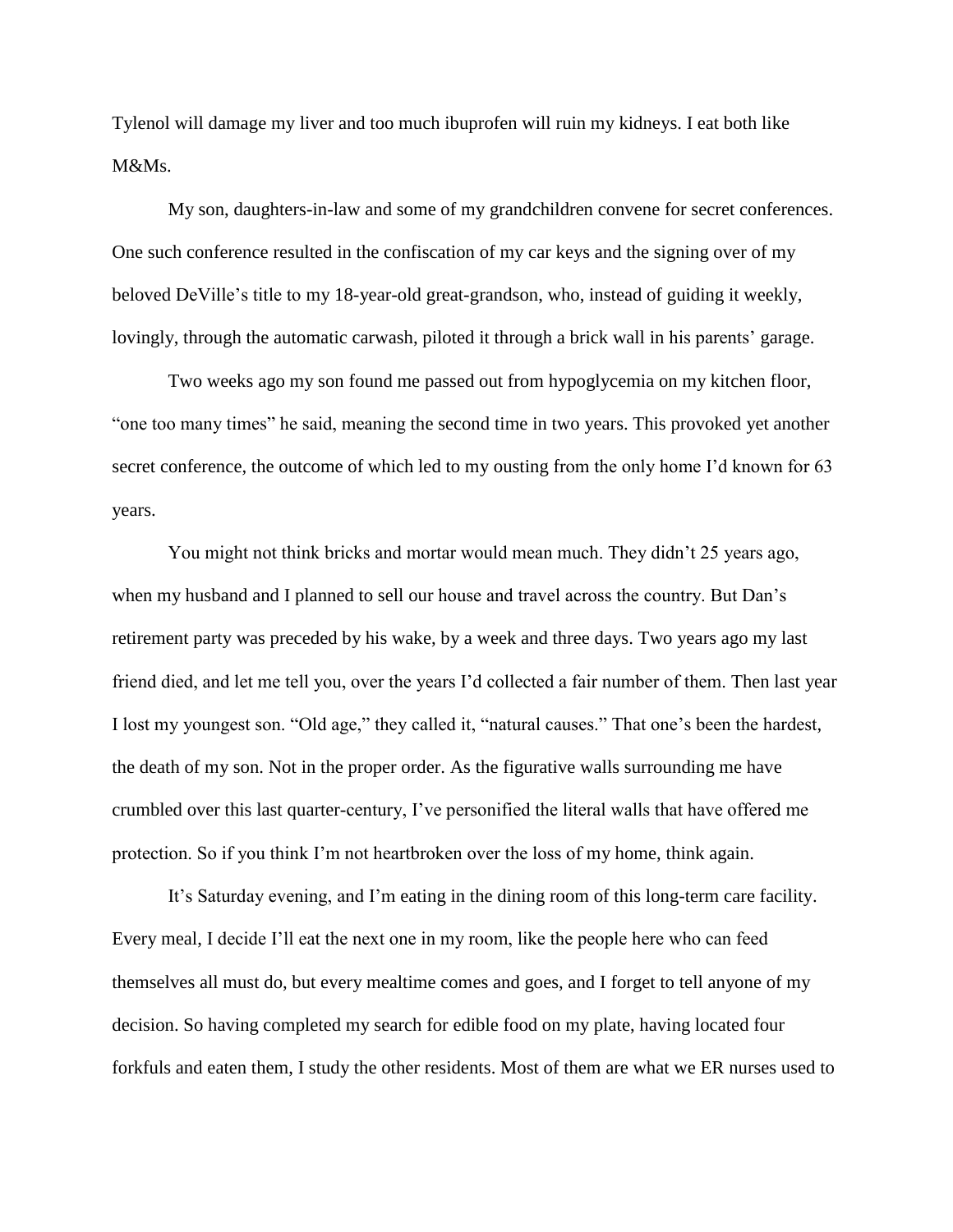call Gomers. They can't feed themselves, they can't walk or talk, they stare as if they're blind; they're by far, sadly, more dead than alive. As I watch them, all I can think about is how, as a nonagenarian, I could easily wake up tomorrow a Gomer myself. How I pray every night to not wake up at all.

Meanwhile, I've learned these residents' names in spite of attempting not to. Names are posted on plaques next to our doors, and doors are left ajar for safety reasons. Bob, Dorothy, Helen and Jean are being fed by the staff; one nurses' aide feeds two residents.

The workers' names aren't as obvious to me as the residents', as they purposely clip on their badges backwards, so I call them collectively the Marlboro Kids. From the smell on their clothes, I think smoking is a prerequisite for being hired. They are all at least 50 years younger than I am, but I have more teeth.

I wheel myself down the long hall to the Activities Room. There will be an activity here tonight—there's one every afternoon and evening—but I'm not attending. I've been here for six days now, but it only took me three to figure out that every "activity," although given a clever title, turns out to be a version of Bingo. My intent is to grab a book off the shelf.

There must have been a bargain on Kristin Hannah and Danielle Steel paperbacks. I'm definitely in the mood for murder and mayhem, so I keep browsing. At warp speed, the Marlboro Kids wheel in the Gomers. The sooner they get the residents locked in place, the sooner they can escape outside to light one up, and in less than no time, I'm trapped.

I guess I'm playing Bingo tonight whether I want to or not.

But then a 20-something guy ambles in. He carries a stringed-instrument case in one hand and a music stand in the other. Once he's standing in front, he looks around the room as he adjusts his stand and yells, "Good evening ladies, and Bob."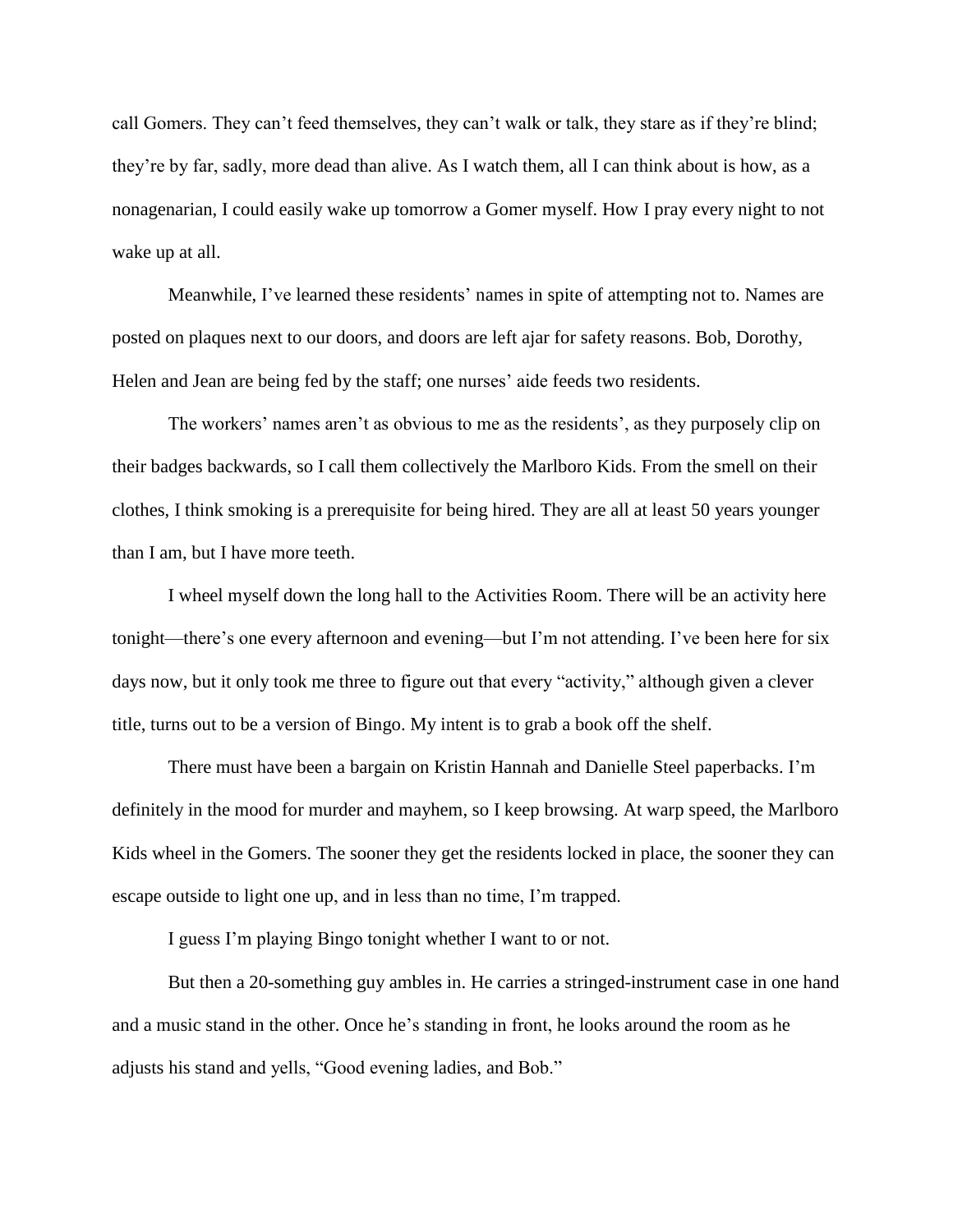Nobody responds, not even singled-out Bob. Bob's chair is now reclined, and he's studying a spot on the ceiling.

The young man spies me and walks over. "Welcome, newcomer," he says, in a normal tone. "I'm Pete. What's your name?"

He stretches out his right hand. I'd think it improbable that this gesture has in the past ever garnered a response.

"Doris," I answer, and I shake his hand.

"Charmed, Doris." He has a dimple in his left cheek when he smiles.

He turns his attention to his instrument case and removes a book of music, which he places on the stand, and then a ukulele, which he starts to tune.

I look around me. Everyone is sound asleep, even if their eyes are wide open, and I wonder what Pete is doing here. Maybe he's too tall and too skinny, his hair too curly, to get a date, but I'm sure he can find something more exciting to do on a Saturday night. Standup comedy?

Returning to his theatrical voice, he says, "Remember, everybody, if you know the song, sing along."

He strums a few times, then starts to sing "*Ain't We Got Fun.*"

Immediately and inexplicably, there's a metamorphosis. Has a sorcerer revived his zombies? Has a ventriloquist given her puppets a voice? This is what I know for sure: Six words into his song, Pete has a roomful of backup singers.

I look around me again, this time astounded. Dorothy's mouth, which always formed an O, even when mashed potatoes were scooped into it, is moving. Not that I'm an expert at lip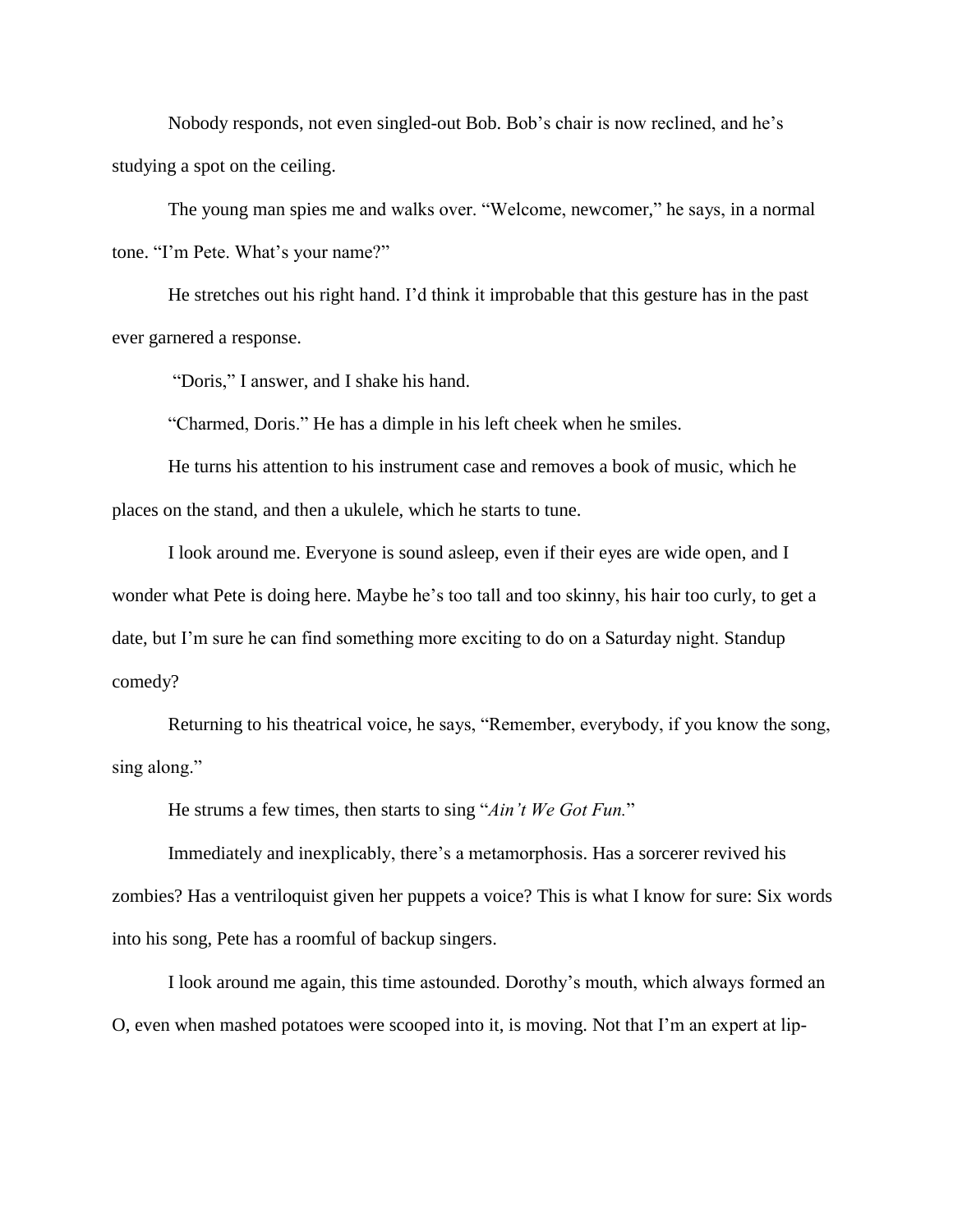reading, not that I've memorized the words to that 1920-something song, but I swear she's singing, *"Not much money, oh! but honey, ain't we got fun."*

Reclining Bob is singing, too. He's still studying a bug on the ceiling, but I can distinctly hear his perfect baritone under the rest.

Next to me, I look from Helen's happy face to her fluffy-slipper-clad feet. They're tapping, executing a complex pattern; they're dancing.

Jean and another woman next to her are conducting an orchestra with their index fingers.

A few ladies are still sleeping, but only a few. And it makes me wonder, all these years later, how often I'd labeled somebody a Gomer in the ER when, in fact, they'd have communicated with me in some way if I'd taken extra time with them.

Pete is halfway through "*You Are My Sunshine"* when a woman walks in. She's one of us, older than the hills, but I'm mesmerized. She is not only walking, but she is accomplishing that miraculous feat unaided. No walker, no cane. She weaves her way through the maze of wheelchairs without touching one for support, and ends up in an armchair next to me, which I'd thought was there solely for appearances' sake.

Pete winks at her. She grins, nods. As Pete flips through his songbook, looking for his next song, the woman leans toward me. "You're Doris, right?" she asks. "I'm Marge." She's not even winded.

"How did you know?"

"I've been here three years. I know everybody. Besides, you still have that shell-shocked look." Marge smiles. "You'll get used to it. I thought I never would, but it took me less than a month."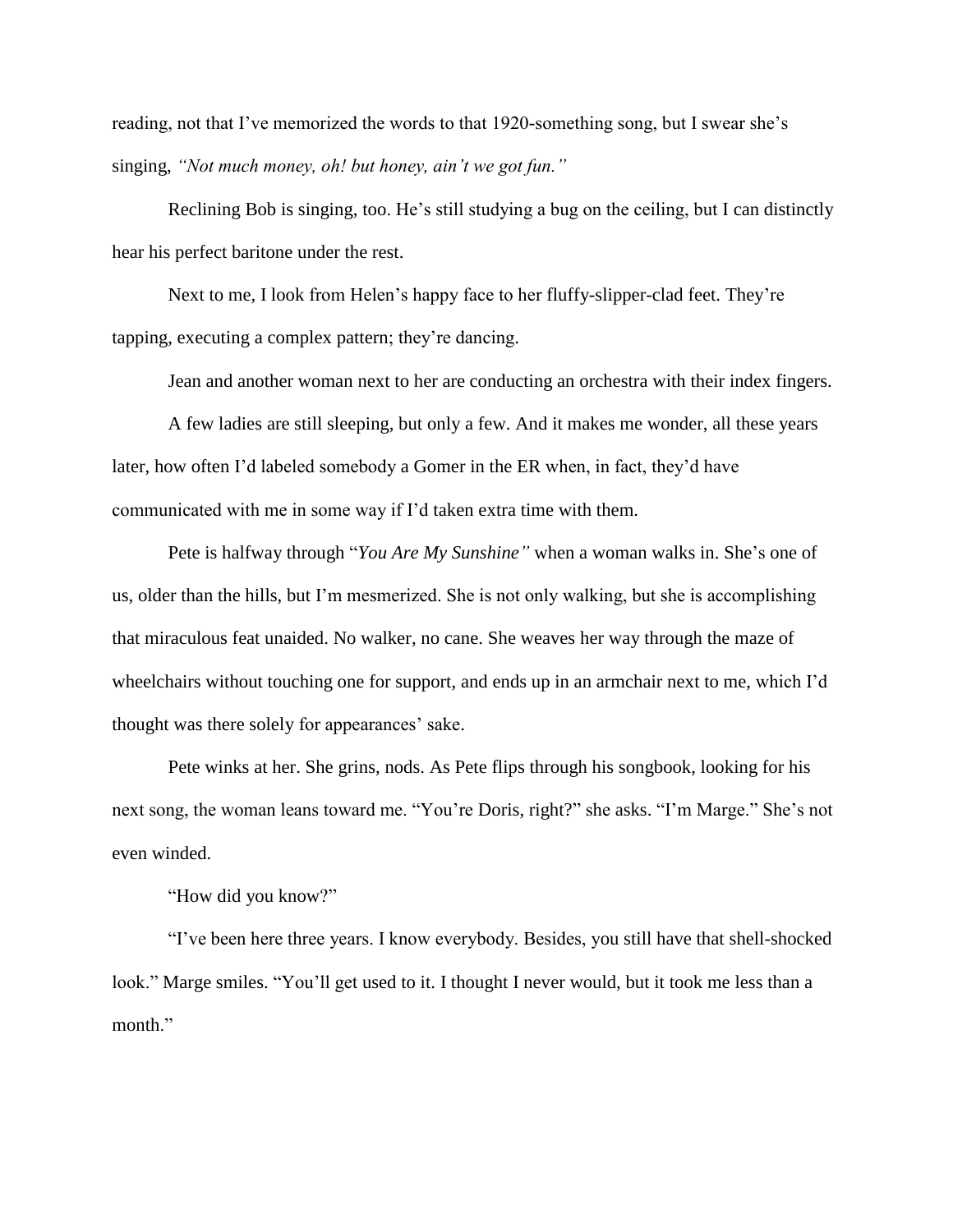There are old women you look at, and you think, I bet they were beautiful back in the day. I might be one of those. But Marge is beautiful still. Her skin doesn't sag. Her few wrinkles are strategically positioned. I wonder why I've never seen her before.

Pete, along with his audience, sings *"When the Red, Red Robin Comes Bob, Bob, Bobbin' Along."*

Marge lowers her voice. "Do you play Bridge, Doris? Our fourth player's in the hospital, about to bite the dust, I'm afraid."

"I'm sorry."

Marge shrugs, but her cheerful expression flees for a second. "You know how it is at our age."

I say, "I used to play Bridge every Thursday for 15 years."

"Wonderful! You're in. It's Joanie and Ruthie and me, on Tuesdays and Fridays in the

Daisy Dining Room at 2 o'clock."

Pete is singing *By the Light of the Silvery Moon.* Marge joins in, so I do too.

After he finishes it, he singles out a few people. "Any requests tonight, Sondra?"

I turn around to locate Sondra. A woman whose mouth droops down on the right

answers, "I'll have one for you next week, Pete." Her words are slow and slurred, but understandable.

Pete nods. "Bob?"

Bob grunts.

Pete walks over to a lady in the first row. "Philomena? Any requests tonight?"

Philomena is wiry, squirmy, 95 pounds of nothing but muscle. She lifts her butt clear out of her wheelchair by grabbing the arms of it and pushing down. Her biceps bulge like Popeye's.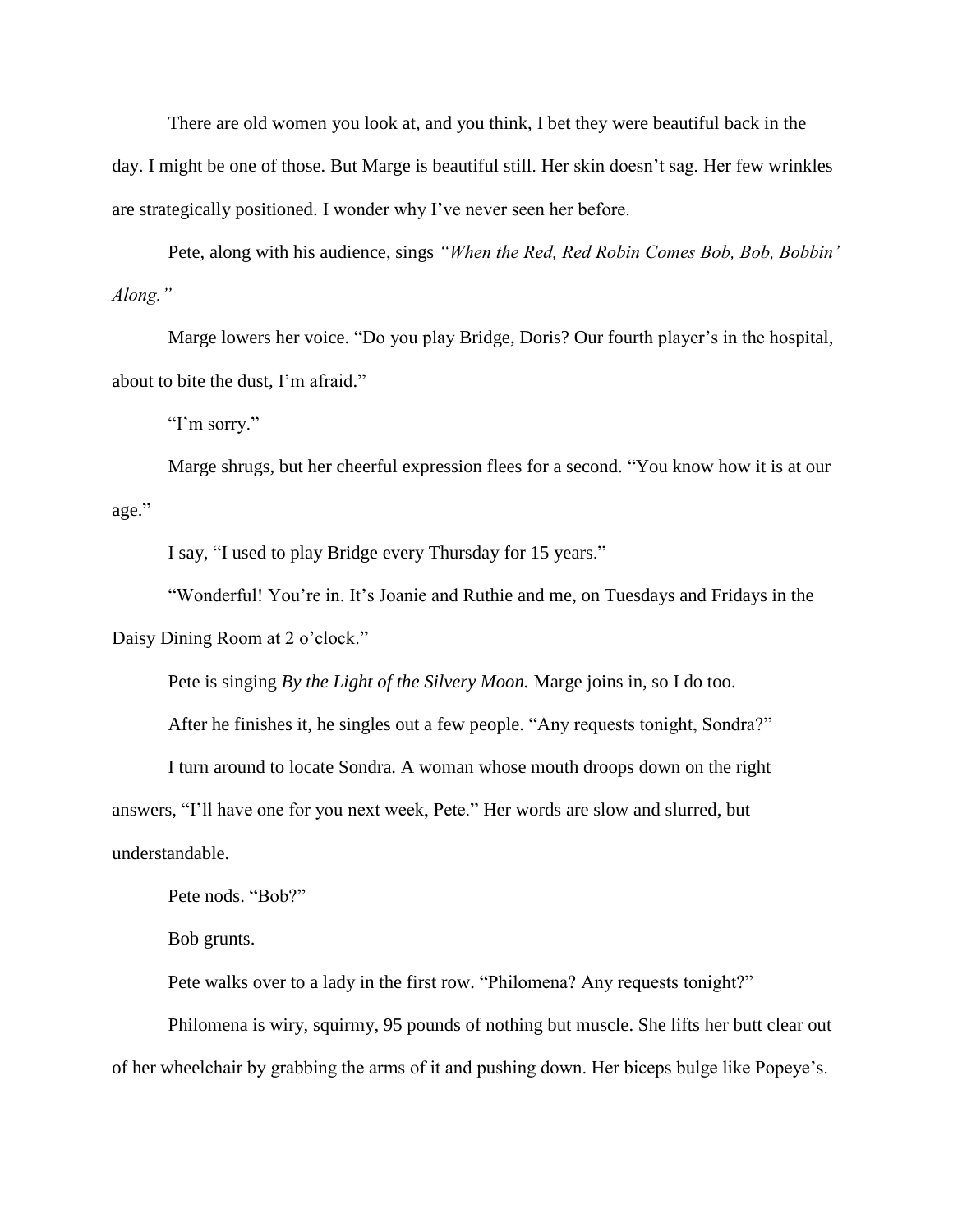"That one about water," she says in a surprisingly deep and booming voice. Well, maybe not so surprising. Her thick white hair is sticking straight up in five different directions. Nobody's gotten near her with a comb in at least two days, but I can't say I blame the Marlboro Kids for that. I bet she's a biter.

"Narrow it down more, Philly, and I'll play it next week, okay?"

"Next week," she booms.

An hour later, as Pete finishes his last song, before he's returned his ukulele to its case, a curtain closes. No, that's not quite right—a curtain would flutter. What happens in this audience is more like a door slamming shut. Mouths that had been singing, clamp down or form an O. Eyes that had been sparkling, blindly stare. Feet that had been tapping, go still.

The elevator doors open, and the reek of cigarettes assaults my brain. Quickly and silently, the nurses' aides wheel everyone out. Soon it's just Pete, Marge and me remaining in the room.

Pete packs up his ukulele and his songbook.

I say: "If you don't mind my asking, why do you do this? Why spend your Saturday nights with us old people?"

"My Gram lived here. I played for her in her room sometimes. Even though she didn't respond much, she opened her eyes when I played the old songs. The head nurse convinced me to play for everyone."

"I've seen some of these people in the dining room," I say. "They were transformed tonight."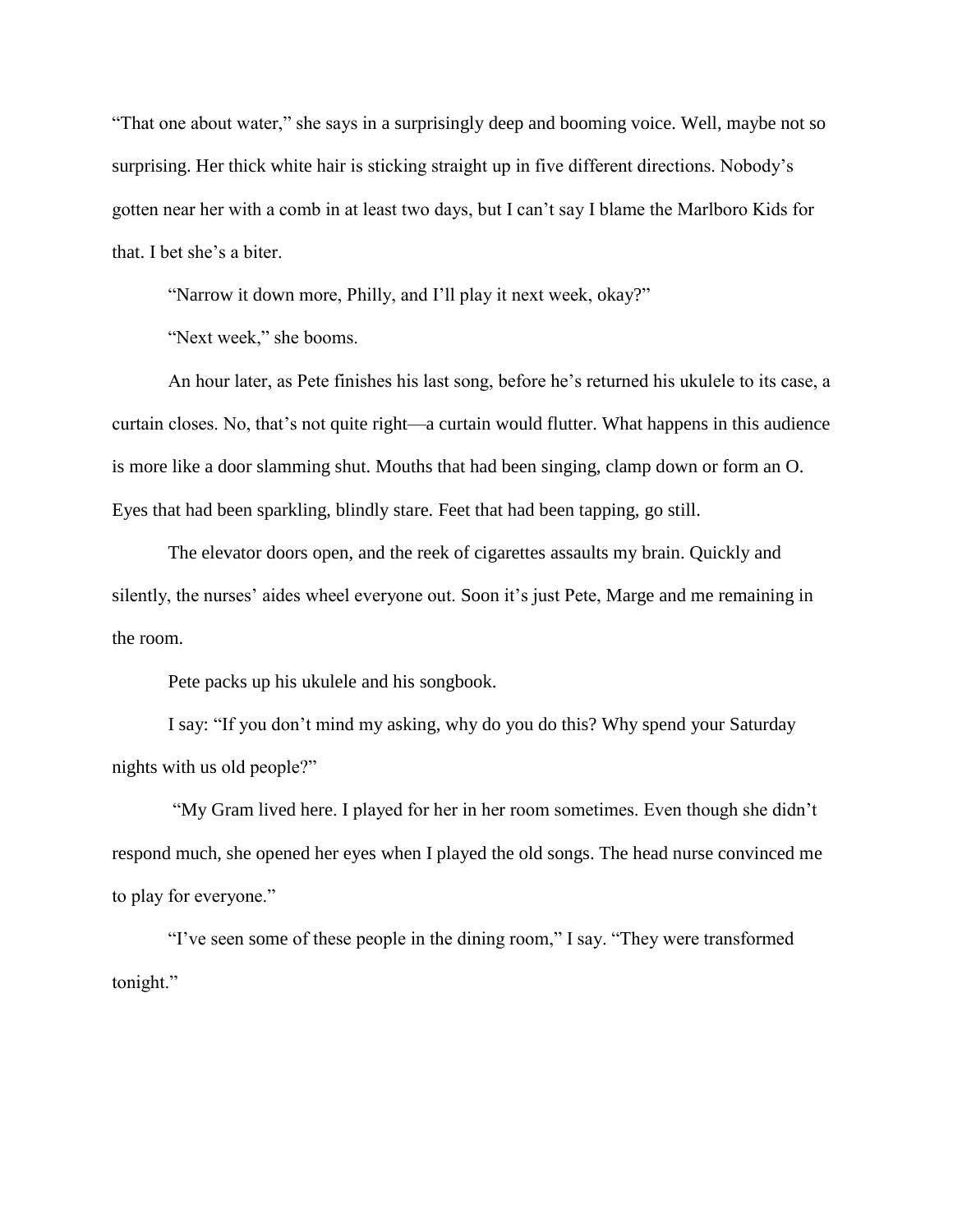Pete nods, but he doesn't take credit for it. "Music does that. It's weird, though. It has to be 1920's and '30's stuff. They nod off when I do John Denver, even though I'm sure they remember his songs."

I think I know why. We want to sing songs that remind us of a time when our worlds held every promise imaginable, and then some; when a simple glimpse of the person we adored could turn our worlds upside down; when we could voice opinions that people listened to. It's these things, among others, that we'd taken for granted. It's these things, among so many others, that we've been robbed of as years ticked by.

"Thanks for a lovely evening," I say.

"Yes, thank you, Pete," Marge says. "We all appreciate you playing for us."

Pete had started to walk toward the door, but he turns around. "I miss my Gram. Not Gram that lived here, but the one I grew up with. Playing makes me feel better."

Pete gets on the elevator, the door closes, and I say to Marge, "He's coping with his grief. That's what he's doing here. He's so smart. I don't think I've ever done that, you know, grieved correctly."

Marge laughs. "That's because we didn't have Google our whole lives to tell us how to do everything. So you'll come Tuesday?"

"Sure. What time again?"

"Two o'clock. The Daisy Dining Room."

"Why do you call the dining room the Daisy Dining Room?" I ask.

"Your dining room is the Sunflower Dining Room because the curtains have a sunflower pattern. We have daisies on our curtains upstairs."

"Upstairs? I didn't know there was an upstairs."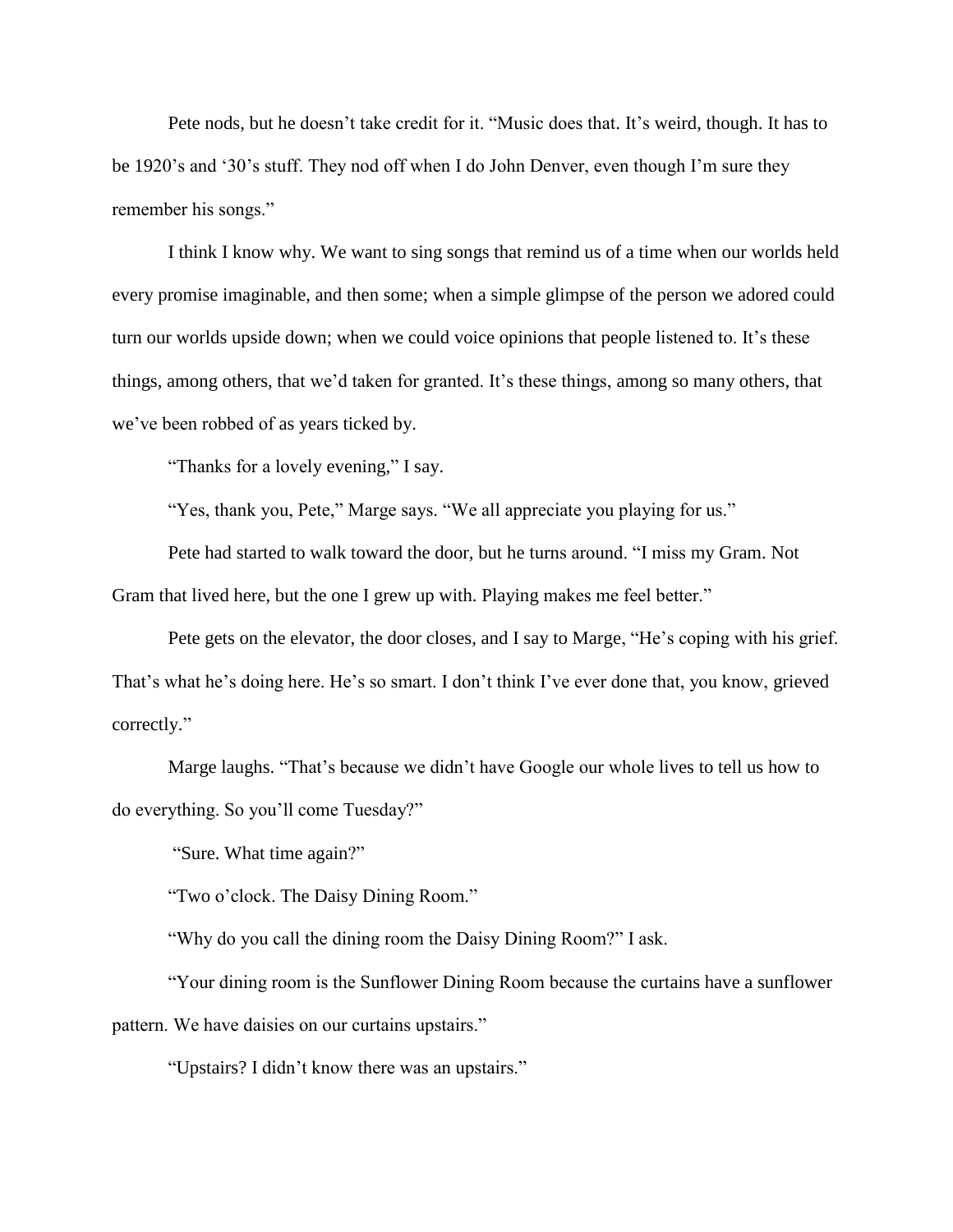"It's where people live who don't need as much help. You started out downstairs because you're in a wheelchair, but Mandy, the head nurse, told me you'll probably be moved upstairs next week since you're doing OK on your own."

"Oh," I say.

The Marlboro Kids often get called away from the dining room at mealtime. An idea's been forming in my mind tonight that perhaps I could feed Bob, Dorothy, Helen or Jean before their dinner gets cold.

I release my brakes. Marge starts pushing me.

"You don't have to do that," I say. "I was going to pick up a book anyway."

Marge pulls one from the shelf, hands it to me. "I liked this one." I read the cover:

"Comfort & Joy" by Kristin Hannah.

"I think I'll like it too."

# *Sedgwick, Santa's Secret Mouse* **by Greg McCollam Third Place – Adult Division**

Once upon a time at the North Pole, high up in the rafters of Santa's workshop, there lived a teensy, tiny mouse named Sedgwick. He lived there secretly, hidden behind the smallest of cracks in the ceiling, a crack so small that only a teensy, tiny mouse could fit through it.

Everyone knows there is one thing that mice can do better than any other animal. They can flatten their bodies, even the fattest of them, and fit through very narrow places. And since Sedgwick was such a teensy, tiny mouse, he could fit through the teensiest, tiniest, narrowest, most smallest cracks anywhere. Which is precisely why he could live secretly in Santa's workshop, where not even the elves knew he was there.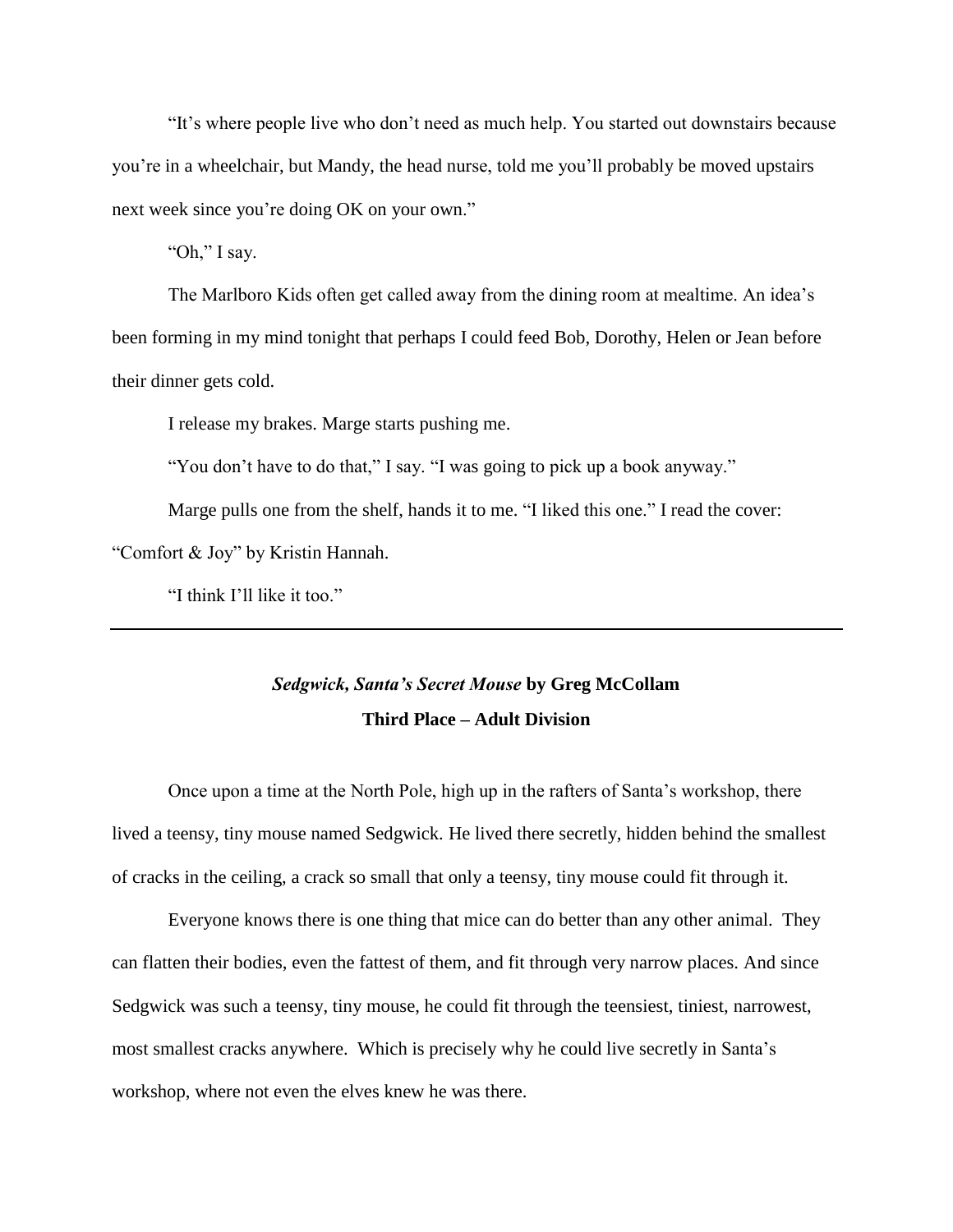Sedgwick was a very shy mouse, and would spend his days up in the rafters, behind the crack, watching the many activities going on in Santa's workshop. The elves put on quite a show, and Sedgwick never tired of watching them.

Starting early in the morning, the elves hammered, and sawed, and glued, and sewed. They loved what they were doing so much that they spent most of the day giggling and singing while they were working. Their favorite songs were Christmas songs, of course, and they knew every song that mentioned Santa Claus, like "Santa Claus is Coming to Town," and "Here Comes Santa Claus," and their favorite of all, "Rudolf the Red Nosed Reindeer." At the end of the day, the elves would pick up their finished toys and pack them carefully into Santa's bag.

When the elves were gone, and the lights turned off, Sedgwick would quietly sneak out of his hiding place, squeeze through the narrow crack, and climb down the wall to the floor of the workshop. Because the other thing that mice can do so well is climb!

Sedgwick looked forward to this time of day because his favorite food in the whole wide world was candy canes. Every day, at lunchtime, the elves would eat candy canes for dessert. And the best part for Sedgwick was that they would always drop candy cane crumbs on the floor. Sedgwick would spend all night filling up his belly with candy cane crumbs until the sun came up the next day. As soon as Sedgwick heard the rooster crow in the morning, he would scurry up the wall and through the crack, back to his hiding place, where he would take a proper nap.

Now you probably know all about how Santa delivers his toys to girls and boys around the world, and how he has a special way to get those toys under the tree. His reindeer are trained to fly, and they can land on top of even the smallest and steepest roofs. Once they are on the roof, Santa carries his bag of toys over to the chimney. The reindeer like to watch what happens next because it is so magical. Santa sits on the chimney with his feet dangling inside, then he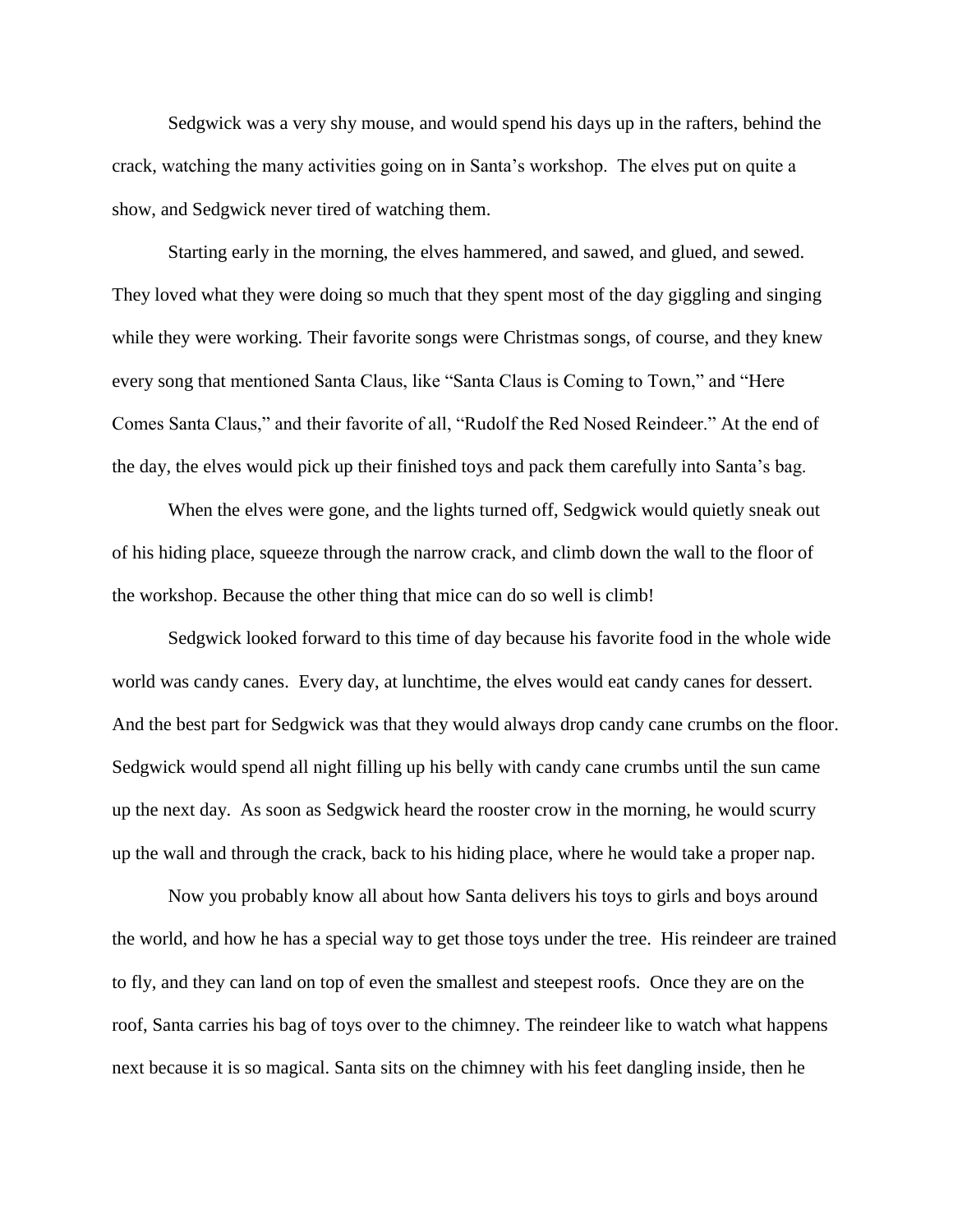counts to three. One, two, three! Whoosh! He jumps down the chimney, and somehow, even if the chimney is very, very little, Santa disappears from sight, bag and all!

This was a fine way to deliver toys back when every house in the world had a fireplace. Back then, everyone needed a fireplace to cook with, and to warm the house in the wintertime. The fireplace would burn wood or coal during the day, and then the fire would go out at night while the family was sleeping. That is one reason why Santa brings children their toys at night. It is much safer to jump down a chimney when the fireplace has no fire! Every Christmas Eve, it worked like clockwork. Year after year, this was the way Santa and his reindeer delivered toys on Christmas Eve. Every house had a fireplace, so every house had a chimney.

One Christmas Eve however, everything changed. On that Christmas Eve, which the elves still talk about today, Sedgwick made a big mistake, and Santa almost had to fly back to the North Pole with hundreds and hundreds of toys left in his bag, undelivered.

Here is how it happened.

It was Christmas Eve at the North Pole and the elves had just put the finishing touches on the last of Santa's toys, packing them in his bag, ready for Santa to take them with him that night. As usual, once the elves left the workshop, teensy, tiny, shy Sedgwick scurried down to look for more candy cane crumbs.

Then he smelled it. He knew what it was as soon as the scent drifted to his nose! It was not just candy cane crumbs, but an actual piece of candy cane! Probably about an inch long, thought Sedgwick, judging from the smell.

Where was it coming from?

Sedgwick followed his nose, and it led him all the way to Santa's bag. Apparently, one of Santa's elves had accidentally dropped the piece of candy cane while putting toys inside the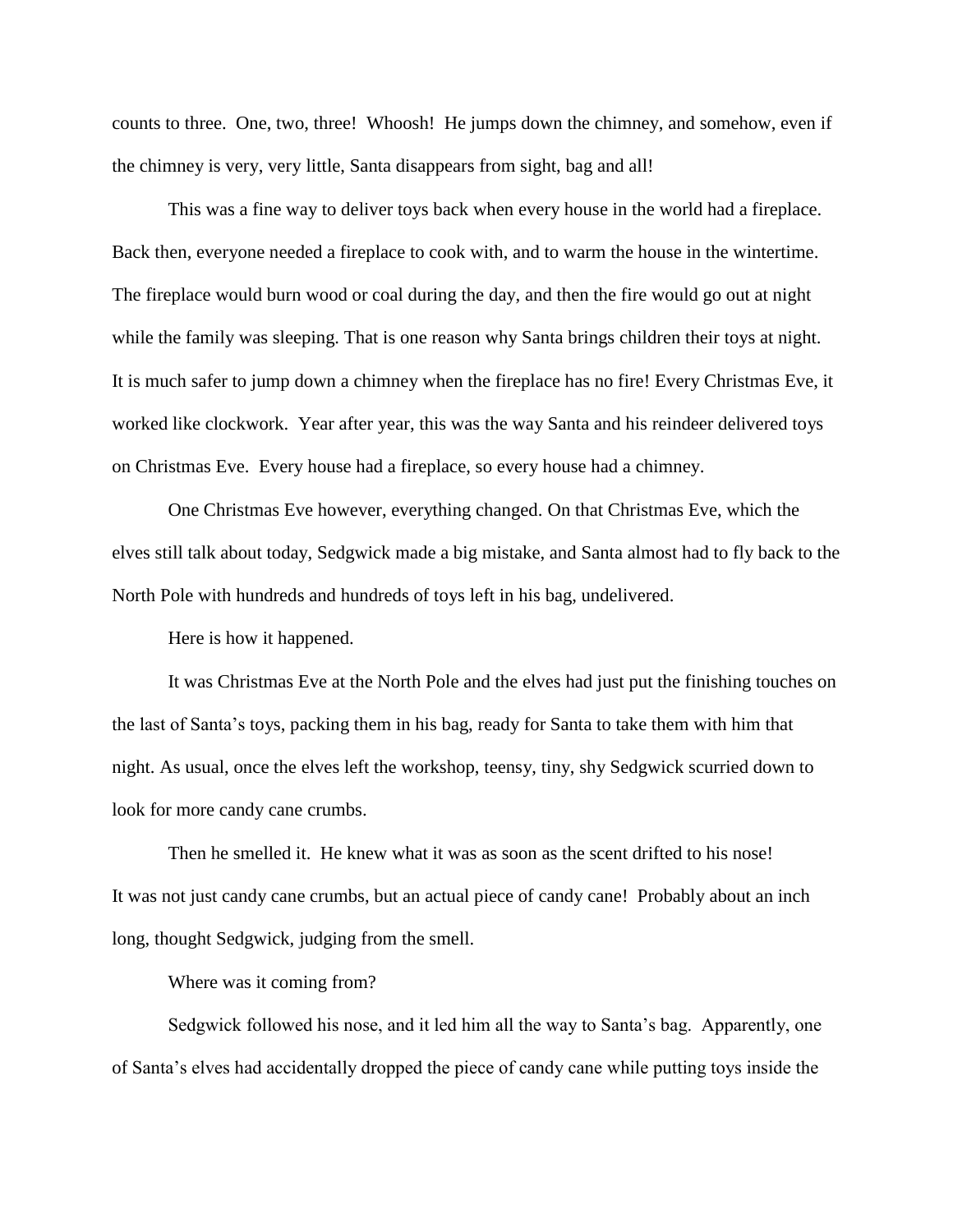bag!

In a flash, Sedgwick climbed to the top of Santa's bag, flattened himself out, and crawled through the small space where the bag was tied together. Once in, he jumped from toy to toy until he made it all the way to the very bottom and there he found exactly what he was looking for…a nice, big, red-and-white piece of candy cane!

He was so excited! This was a dream come true! But just as Sedgwick was about to put the candy cane in his mouth, something unexpected happened. Santa came into the room, slung the bag over his shoulder and jumped onto his sleigh.

The reindeer were ready and waiting, and before Sedgwick could even think about what to do, he heard Santa's traditional Christmas Eve goodbye to Mrs. Claus, "Ho! Ho! Ho! Merry Christmas, Mrs. Claus, don't wait up!"

With that, the sleigh took off, with the reindeer in front, Santa in back, and Sedgwick secretly stuck inside Santa's bag.

"This was a big mistake," thought Sedgwick.

But Sedgwick was safe, so he decided to just enjoy the candy cane and stay hidden until Santa made it back to the North Pole. Everything was fine for a while. The reindeer would land on a roof. Santa would sit on the chimney. He would count to three, one, two, three, and jump! Whoosh! The next thing you knew, he was inside the house, putting toys under the tree.

About halfway through the night, however, Santa came to a town where, for the first time ever, none of the houses had chimneys! All the Christmases before, those houses had chimneys. Last Christmas, they had chimneys. But this Christmas, no chimneys. Not one house had a chimney!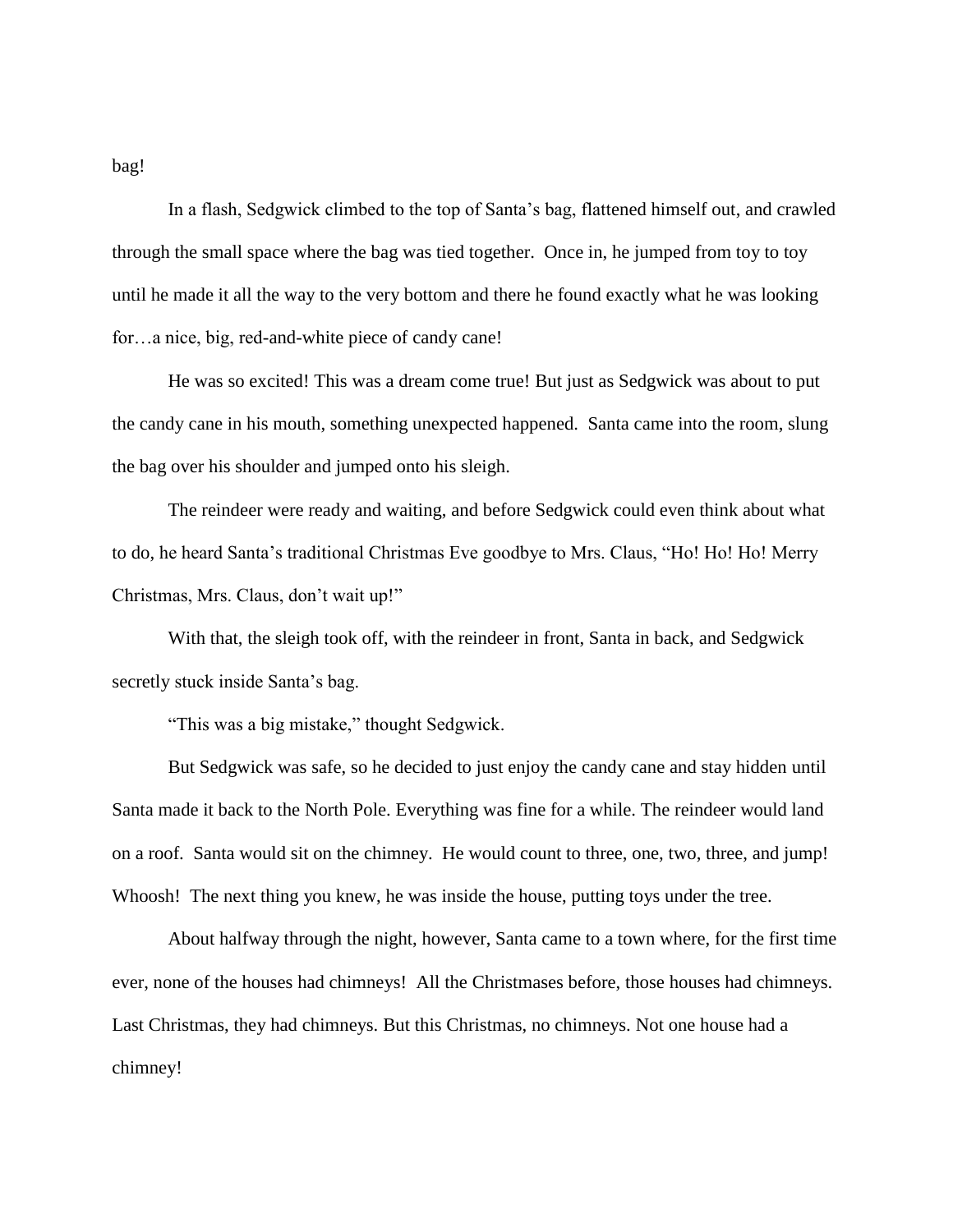Instead, they had new furnaces and stoves that were built right into the houses. They no longer needed a fireplace to cook with, or to warm up the house, so they no longer needed a chimney!

When he arrived at the very first house in that town, Santa landed on the roof like always. But he could find no chimney, so he jumped down to the ground with his bag and checked all the doors and all the windows, only to find that they were locked tight.

What was he going to do? With no chimney and no unlocked doors or windows, how could Santa possibly get inside the house with his bagful of toys? Santa stood outside the door for a long time, feeling sad that so many children might miss Christmas this year. Of course, Sedgwick was still inside Santa's bag. He heard what was happening and he wanted to help Santa. The problem was that he was so shy, he really preferred to stay hidden, down inside the bag.

But it was Christmas Eve, after all, and like Santa, Sedgwick felt sorry for the children too. So, he tiptoed to the top of the bag and peeked out. As soon as he did, Santa saw him. Oh, the look of surprise on Santa's face! He never knew he had a secret mouse living at the North Pole!

Sedgwick didn't know whether he should run back into the bag like a shy mouse would do, or be brave for once. After thinking about it, he decided to be brave this time. He climbed out of the bag, leaped from the sleigh, and ran as fast as he could to the front door where Santa was watching.

Then, because he was so teensy and tiny, and doing the thing that mice do best of all, Sedgwick was able to slide under the narrow crack below the door. Once inside, he climbed up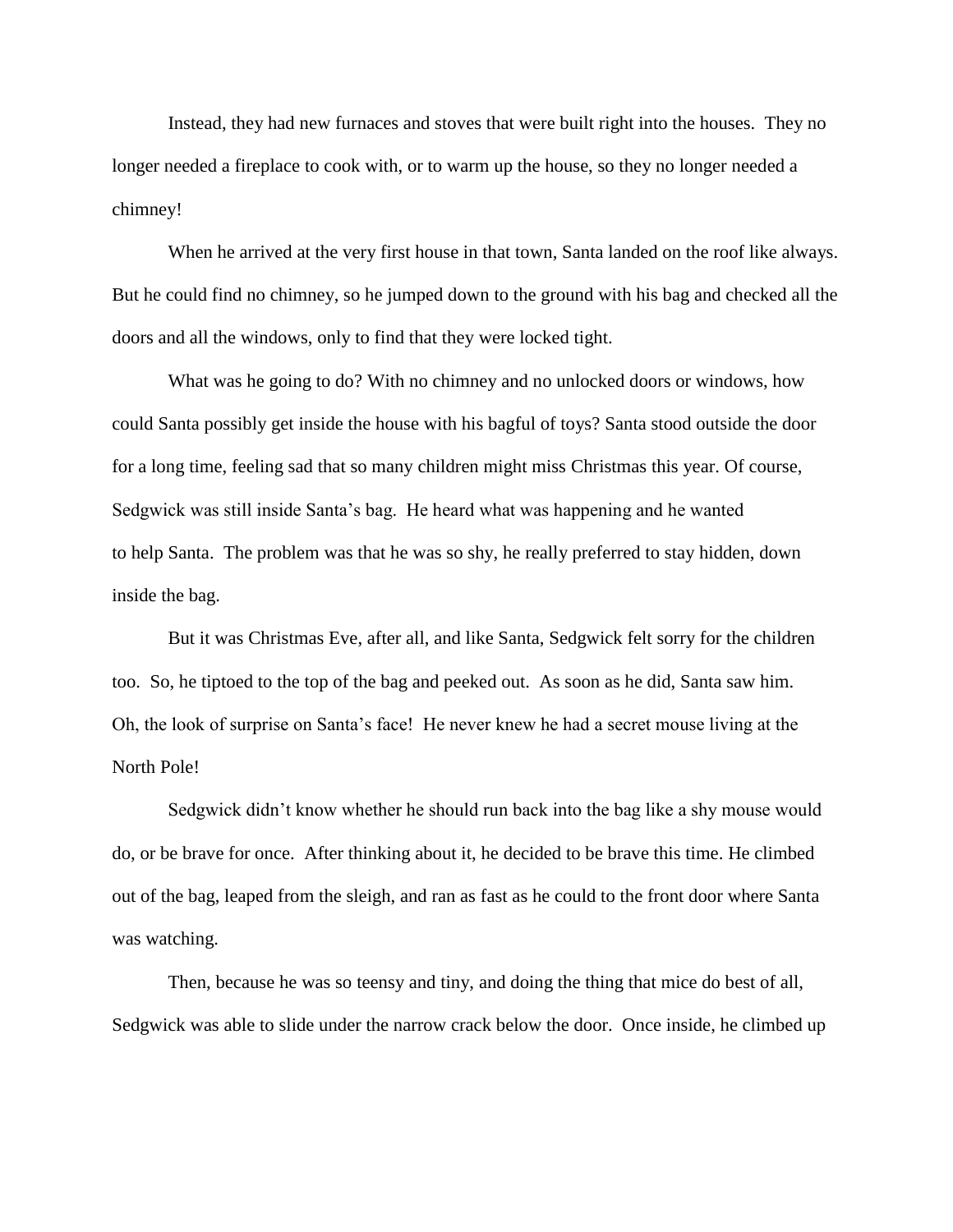to the keyhole and turned the key. As soon as he did, Santa opened the door and skipped in, winking at Sedgwick, and smiling from ear to ear.

After he put the presents under the tree, Santa picked up Sedgwick and carried him back to the sleigh. He put Sedgwick down on the seat next to him and said, "My teensy, tiny friend, from now on, you are coming with me every Christmas Eve! You are going to be Santa's secret mouse!"

True to his word, Santa never leaves the North Pole on Christmas Eve without Sedgwick seated by his side. So now, when the reindeer land on a roof that has a chimney, Santa delivers his toys the old fashioned way. He sits on the chimney, counts to three, one, two, three, and jumps! Whoosh!

But when a house has no chimney, Sedgwick, Santa's secret mouse, who is no longer shy, does what he does best. He hurries under the door to help Santa!

And every Christmas Eve, when Santa and Sedgwick finish their work, and the toys are delivered to girls and boys around the world, they come home where Mrs. Claus is waiting for them, because she always waits up, with cookies for Santa, and a big red-and-white candy cane for Sedgwick.

### *The Flower Child* **by Ellie Duffy**

# **First Place – Teen Division**

She didn't boast intricate braids or a large, feathered hat. She didn't own a corset, and even if she did, she wouldn't need one. Hunger shaped her delicate frame, and a wealthier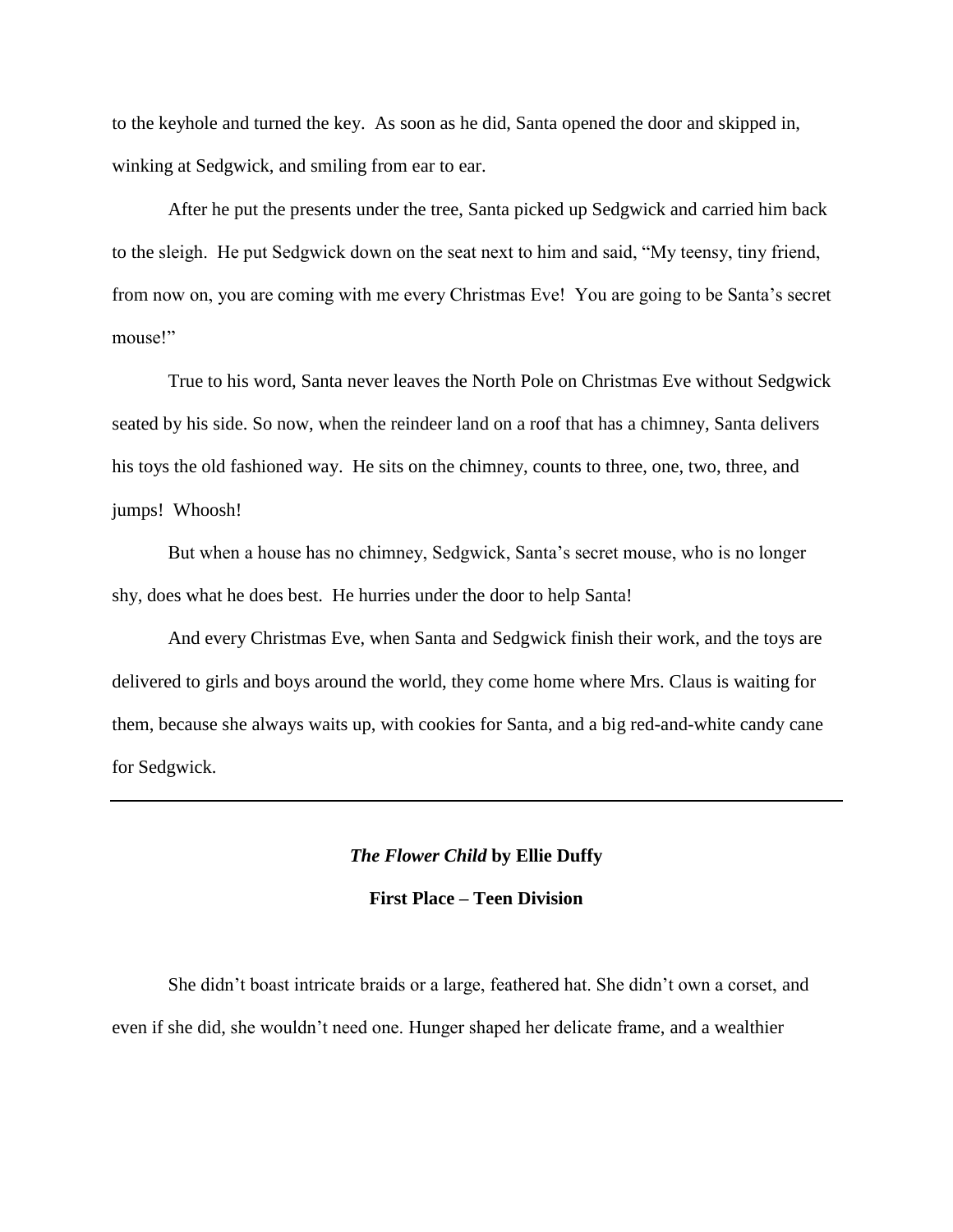woman could not use any amount of rouge to mimic Delilah's hollow cheeks and the perk of her dainty nose.

She walked home with her head down.

Sometimes she would look up and watch the people around her, but all she saw were laughing children and beaming mothers. Their full gowns couldn't hide the round bellies that held babies in the past and would hold many more in the future. Delilah brought a hand to her stomach as if she could feel another heartbeat, but all she heard was the aggravated demand for a warm meal.

She sighed and turned into an alley, the bustling noise of the crowd fading into the wind. Delilah pushed past a pile of dirty newspapers and jumped back as a rat scurried out from underneath. A thin cry broke through the wet silence and Delilah looked around. Tiny arms flailed from above a milk crate and she crept over to investigate.

A baby, plump and naked with golden curls haloing its tearful eyes and rosy cheeks. The baby stopped crying when she saw Delilah and stared with wide eyes.

Delilah lifted the child and cradled it to her breast. She kissed her forehead, lips caressing unblemished skin, and wrapped her in the threadbare shawl she'd thrown over her shoulders that morning. Then she walked on, not stopping until she reached the one-room shack at the edge of town.

Her husband was already home and his hungry eyes gazed at Delilah's precious bundle.

"Fred!" She cried. "I found an abandoned baby. It was just left in the alley, poor thing." A thin whimper escaped the child's lips as she nuzzled against Delilah's chest. "She must be hungry."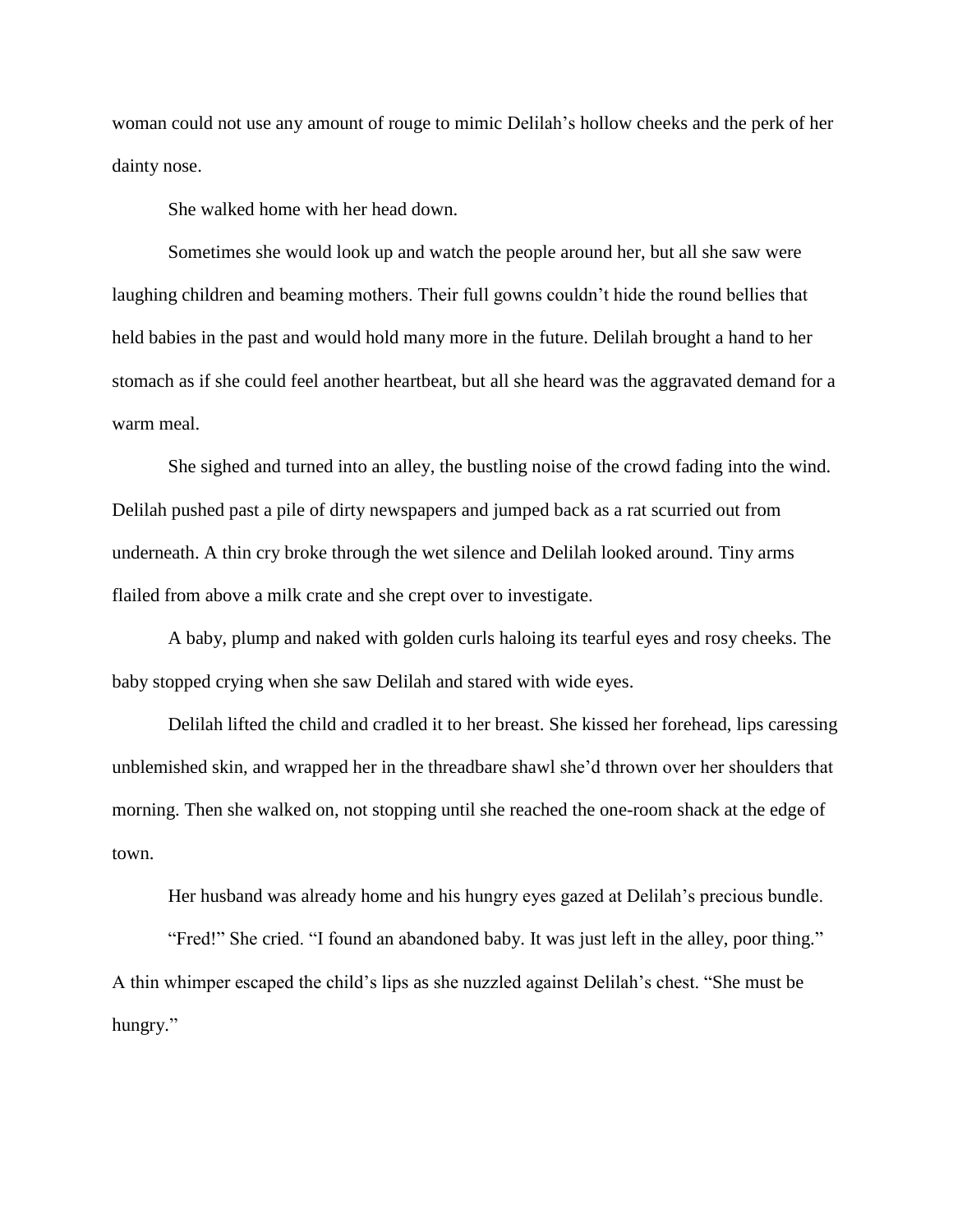Fred rubbed the bridge of his nose and shook his head. "Dear, we can barely feed ourselves. What makes you think we can feed a baby?"

Delilah set the child on the bed and stroked her cheek. A warm streak crept into her and calmed the ache in her heart. She lay down beside the girl, burying her nose in the curls and sweetness. "I couldn't just leave her."

Fred sighed. "You can keep her for today, but you'll have to bring her to the orphanage tomorrow." He turned back before leaving the room. "Don't get too attached."

Delilah named her Rosemary, and she repeated it over and over again to show the baby she had a title. A name that was all hers.

Then she knelt beside the battered trunk in the corner and pulled out the little, white gown, trimmed in lace. It was too pretty to have never been worn.

When Fred returned with a few potatoes, Delilah was humming songs and drying off a freshly-bathed Rosemary with a threadbare towel. She slipped the gown over the baby's head, then rose to kiss her husband's cheek. He drew his mouth into a tight line.

"Delilah." Fred tilted his head. "I told you not to get attached."

Rosemary chewed on the hem of the towel and bounced up and down making gurgling sounds. Delilah clenched her jaw and crossed her arms. "I didn't. I just gave her a bath."

"That's a good way to get attached to the kid."

"Her name is Rosemary."

Rosemary for remembrance.

Fred let out a deflated groan. He stared at Delilah, his bright eyes sending a shiver down her spine.

"You named it?"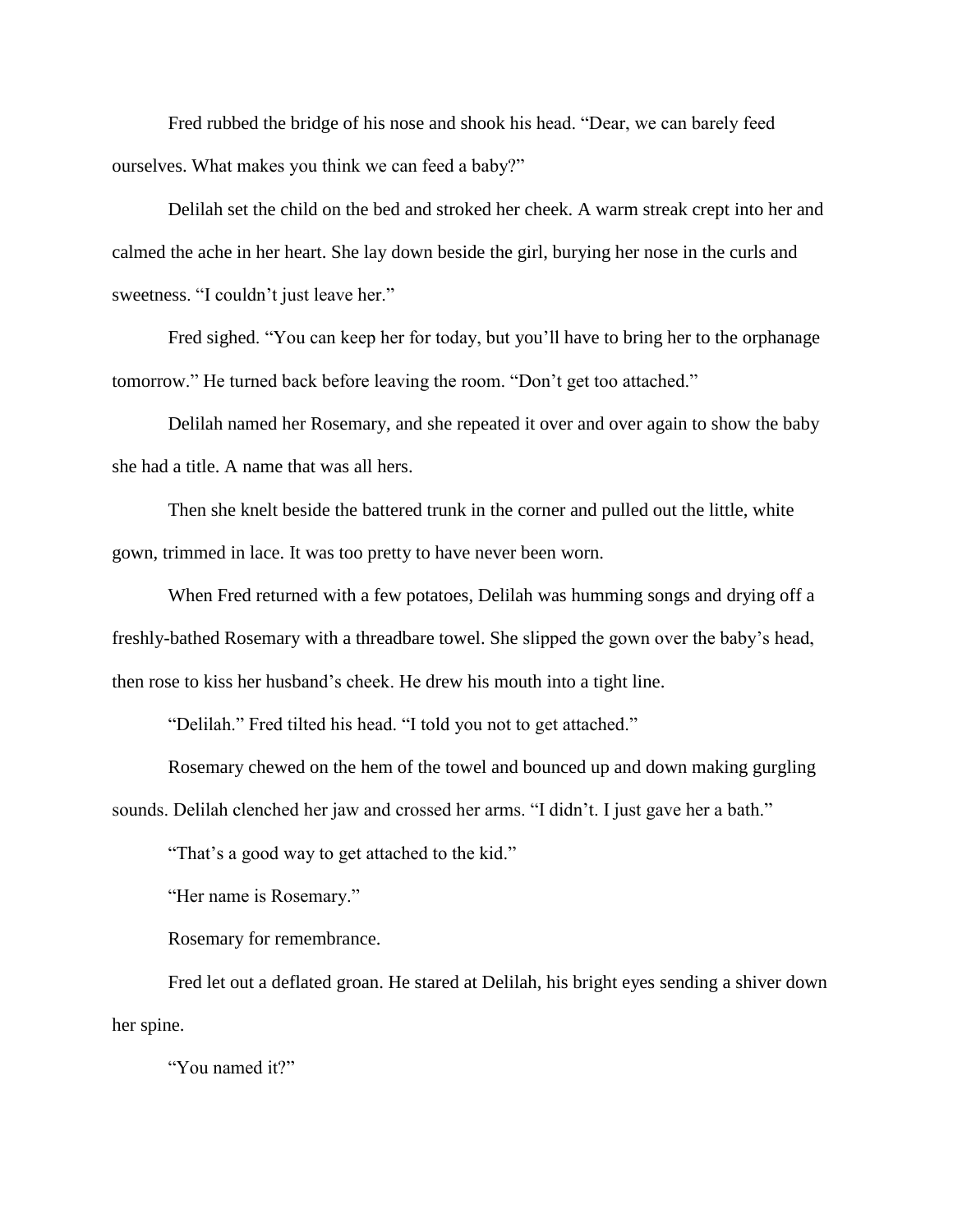"*Her*." Delilah took the potatoes and looked away, unwilling to continue the conversation.

"Fine…don't talk to me. But I'm telling you, we can't take care of her."

Delilah glanced at Rosemary, who was crawling rocking on her knees, the towel draped around her back like a cape.

At least he hadn't referred to Rosemary as an "it".

 $***$ 

The midday sky turned gray and a chill climbed up Delilah's arms as she dug a tiny carrot from the small garden in front of their house. She glanced over at Rosemary who had taken hold of a dandelion and chewed on the stem. Delilah rushed over and plucked the plant from her mouth.

"I know you're hungry, but you can't eat that. The garden is looking better today, isn't it?" But even she didn't believe her words as she sighed at the sad little carrot rolling around her palm. The baby rolled onto her back and off the towel. She turned belly-down upon the dead grass and pumped her legs, eyes wide with excitement and her giggles replacing the missing sunshine. Delilah's chest expanded and she scooped Rosemary up.

How could anyone moan when a baby laughed?

She turned to leave but stopped. Down, right where Rosemary had wiggled, sprouted a patch of daisies. They were slightly crushed but still perked up and bobbing around a cluster of emerald grass. Delilah stared open-mouthed then looked at Rosemary, who only stuck her fingers between her rosebud lips. She set Rosemary down and watched as she crawled around the yard, daisies popping out of the ground like hungry moles.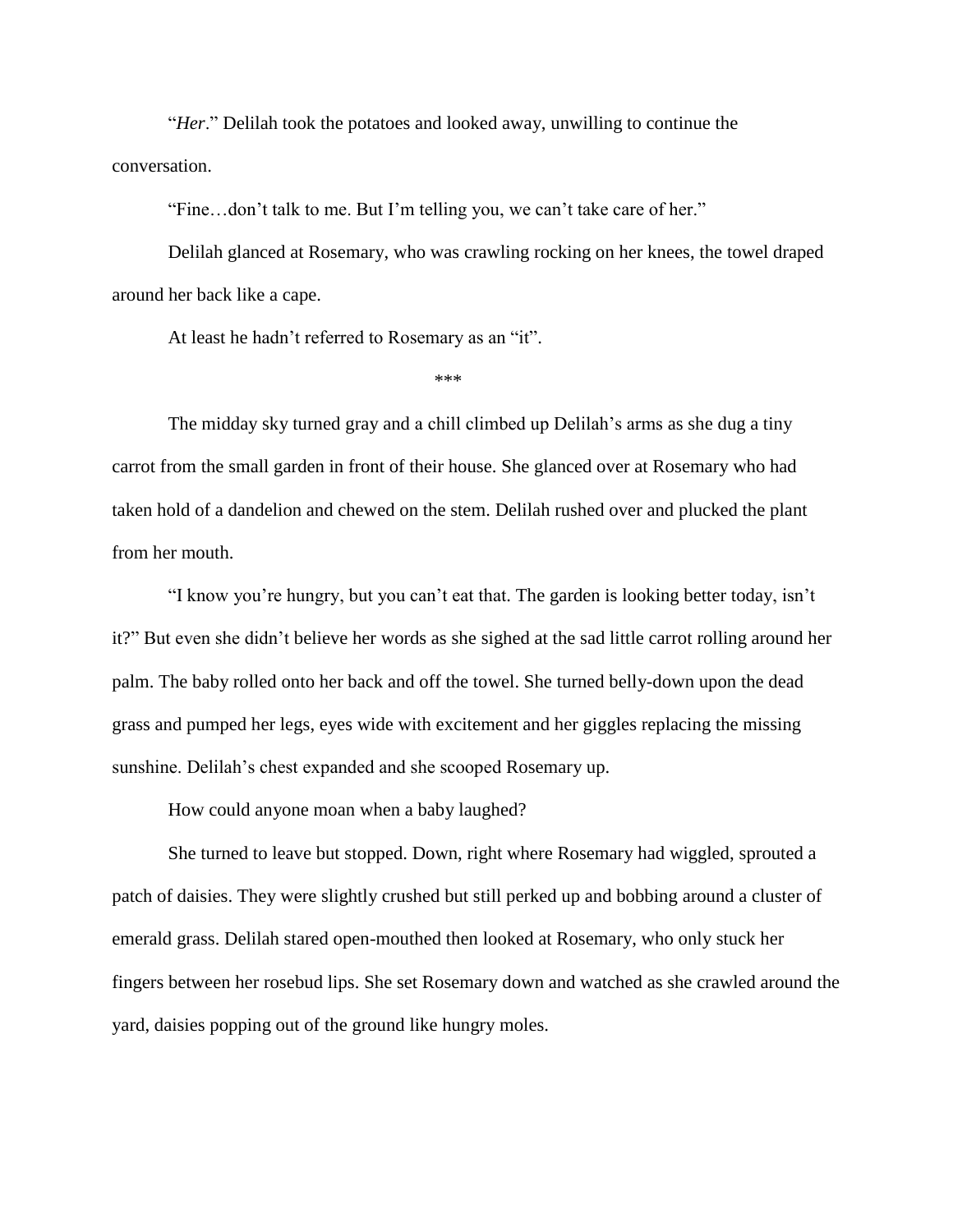"Daisies for innocence." Delilah released a shaking laugh. The crunch of gravel drew her around and Fred approached, his eyes wide and pinned to the sprouting flowers. Beads of sweat dripped down his forehead from a long day of working as a farmhand and he rubbed the back of his neck. Delilah opened her mouth but only a squeak came out.

"How?" Fred's voice shook.

Delilah chewed on her lip and her heart thrummed. Rosemary crawled over and clung to Fred, her chin resting against his leg. He sighed and put his face in his hands, as though afraid, if he looked at her too long, he might love her. "You need to take her to the orphanage."

Delilah snatched Rosemary up and held her close. Her voice trembled and her words tumbled. "No. Why must we? We can do it. We can take care of her."

Fred grasped her shoulders and bent forward. "Delilah." His brown eyes locked onto hers and a breeze blew between them. "Why are you doing this?"

Delilah turned away. Her tongue turned bitter and she breathed in a sharp gust of air, squeezing Rosemary tight. Tears gathered at the corners of her eyes and she shakily exhaled as she walked toward the house.

"Delilah."

She kept walking.

Inside, she set Rosemary on the bed. Delilah put a hand to her stomach.

As if she could feel the beating of another heart.

"Darling." Fred's hands were gentle on her arms.

"No!" Delilah pushed her husband away. "I can't do it! I can't lose another one." "She's not yours to lose."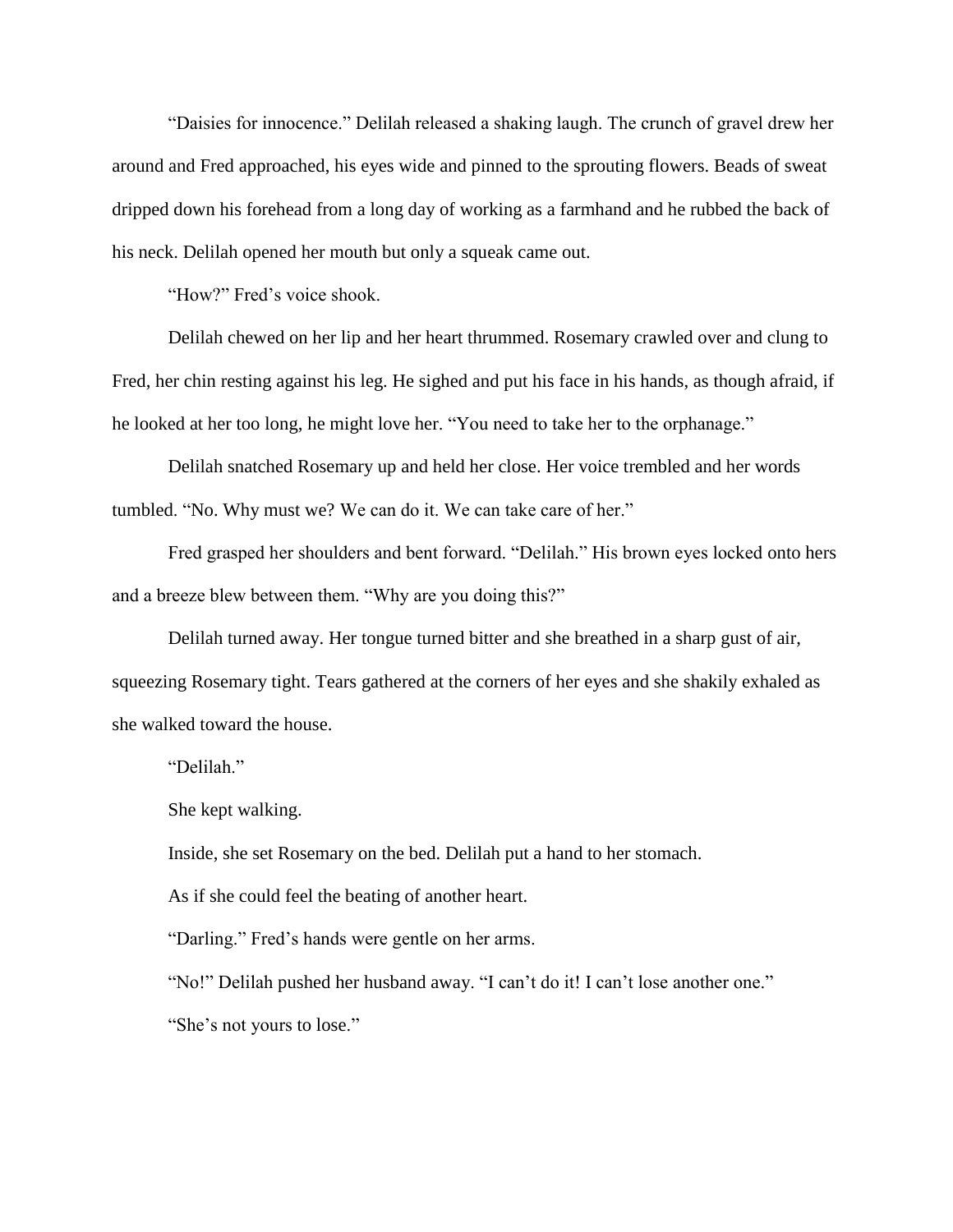"Yes, she is." Her voice broke and tears streamed. "I found her all alone." Every sob that left her lips and shook her body burned a deeper hole into her chest. "I need her, Fred. God was wrong to take my baby. You can't take away my Rosemary."

Fred watched her, his hands in his pockets and his brows pinching. He didn't say a word as Delilah took up the baby—*her* baby—and stumbled away, found the wall, and slid to the floor.

The fireplace crackled, the only other sound Delilah's sobs and Rosemary's gentle breathing. Fred sighed and sat next to his wife. He put an arm around her shoulder and she rested her head against him.

"You know we can't keep her." He whispered so he wouldn't wake Rosemary. "I know you feel guilty for what happened those years ago, but you must be realistic. We barely have enough food and money for ourselves, much less a baby."

Delilah pressed a palm to her cheek, stained with liquid hurt and history. Fred was right, as much as she hated it. If she really cared about Rosemary she would want the best for her.

She breathed in and let it out with a defeated sigh. "All right. I'll do it."

\*\*\*\*

The orphanage's black, iron door clashed against the faded bricks. Delilah clutched Rosemary tightly and ashy air nipped the child's flushed cheeks. Her heart thrummed as she caressed Rosemary's back and took lingering steps toward the building.

She knocked on the door and an older woman opened it. She looked down at Delilah with arched brows and a tight scowl. Her chestnut blouse clashed with her cold, colorless face and her nose was so sharp it seemed to rip seams into the air.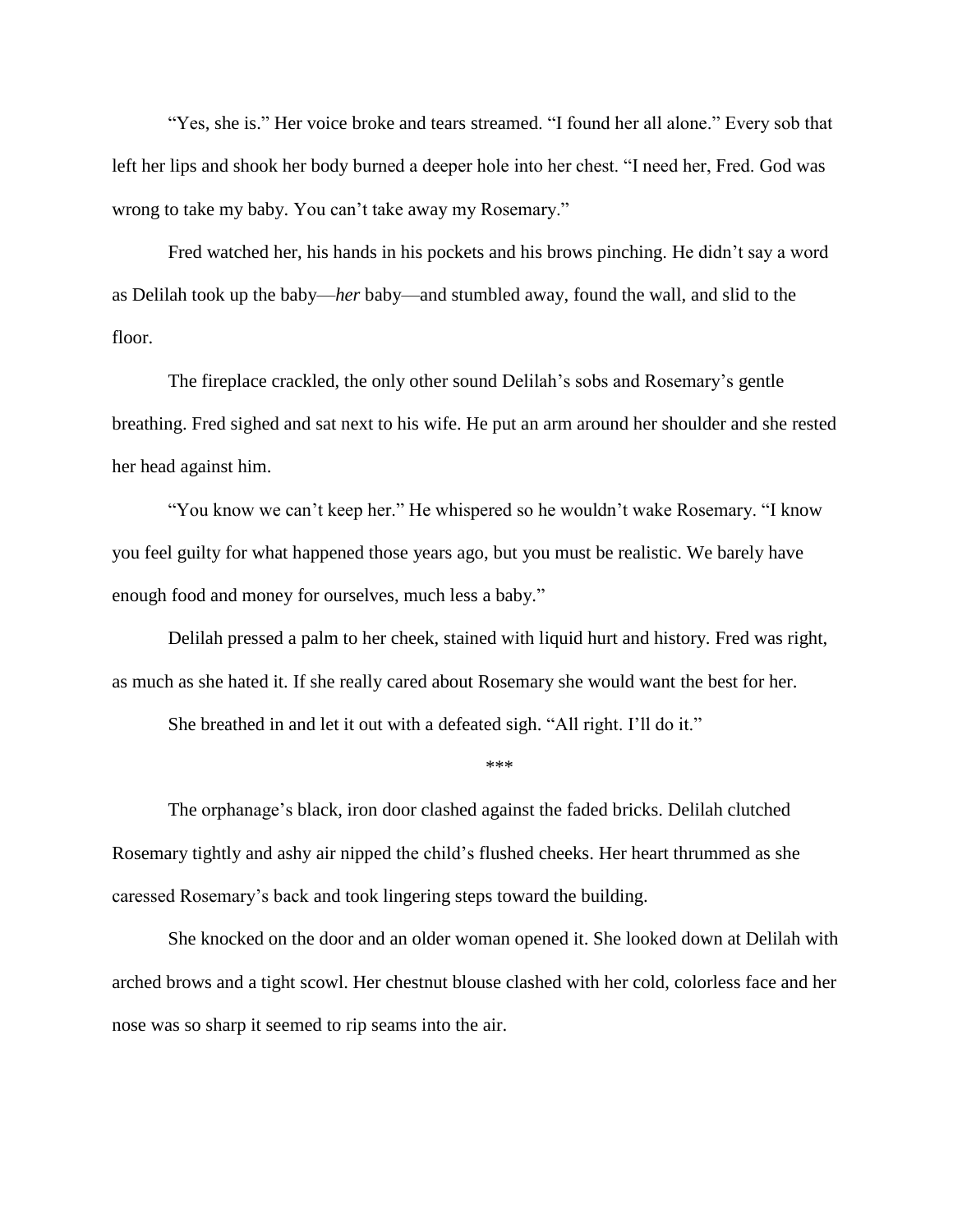"I'm Mrs. Crawford. What do you want?" Her voice mocked the raspy screech of a crow and Delilah stepped back, her heart pounding.

"I found this baby. She was just abandoned." Delilah hugged Rosemary closer as Mrs. Crawford held the door open.

"Come in."

Delilah stepped into a large room dominated by a heavy desk. The only sign of light was the afternoon poking through the windows and a flickering candle nearly melted to a stub. Small footsteps creaked along the wood staircase and Mrs. Crawford pointed a bony finger to a tiny figure bathed in darkness.

"Are you done with your chores?"

A little girl stepped into view, shadows slipping between the window panes and painting her grubby face. Her dress hardly clung to her boney shoulders and matted hair covered her head like a cap. A whisper of dread iced Delilah's spine.

Mrs. Crawford towered over the girl. "Go start on the next one." The little girl crept away and Delilah noticed a red mark on the back of her leg.

"What's the poor child's name?"

"We don't bother about names here." The woman reached her arms out for Rosemary but Delilah turned away. The baby whimpered but she barely heard it over the blood pounding in her ears.

"I think I've changed my mind."

\*\*\*\*

Outside the shack, Rosemary cried even as marigolds bloomed around her in the garden. They popped up one by one, all different hues of orange, red, and yellow, until they nearly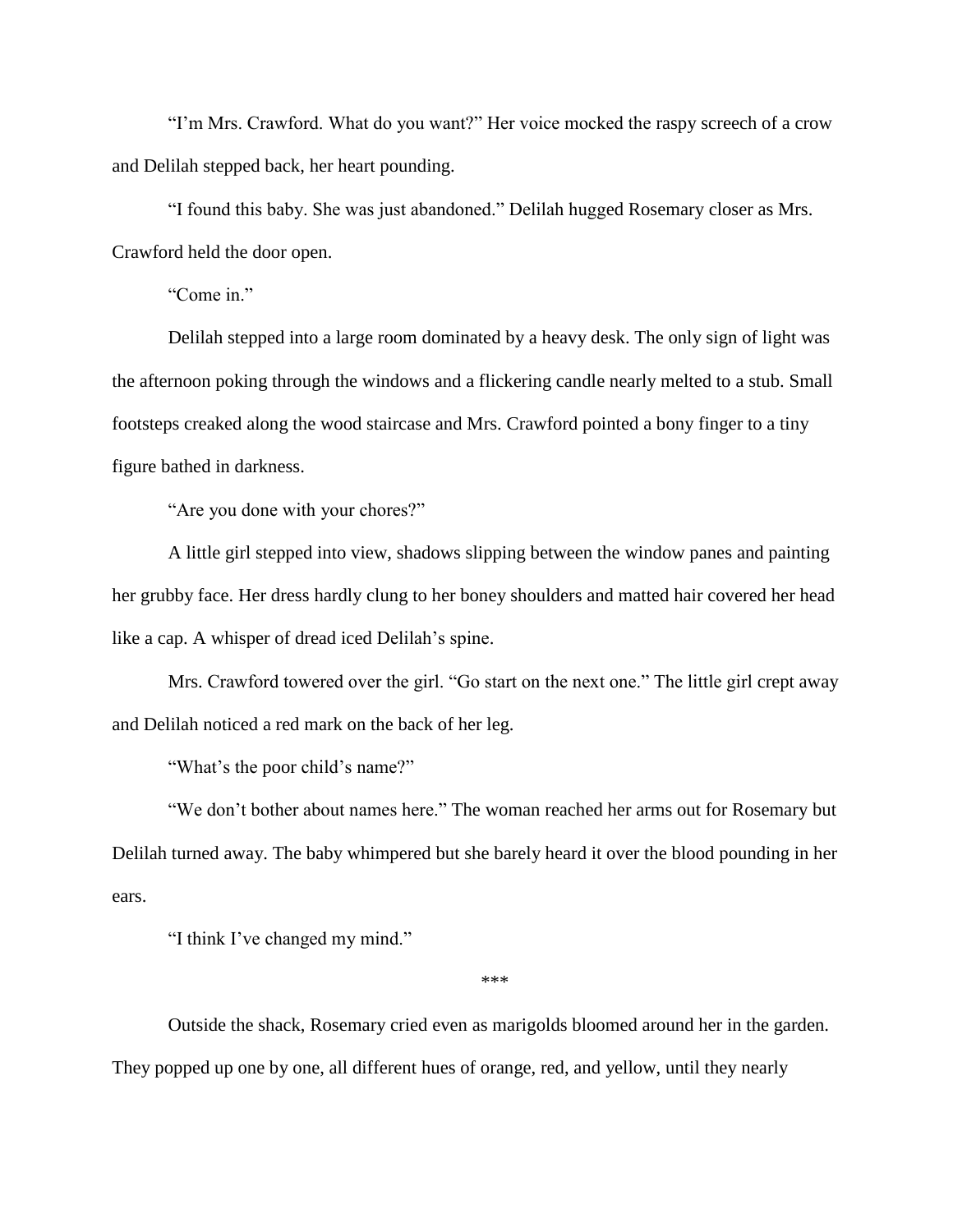covered every half dead carrot and potato. Sitting in the dirt beside the baby, Delilah trembled, gathering her dress into fistfuls.

Marigolds for grief.

*She's not yours to keep.* Fred's words rang like a church bell in her head.

A marigold grew in front of her. She plucked it and handed the bloom to Rosemary who calmed down. The baby's wide blue eyes took in the flower as though she weren't the one growing them.

"I wish I could take care of you." Delilah's soft murmur lifted and then dissolved into the gray sky. A breeze brushed through the crisp air and fluttered the blooms.

"Hello?"

She looked up to see a woman waving from behind the rickety fence. Forcing a smile, Delilah pushed herself to her feet and walked over. "Yes?"

The woman pointed at the marigolds. "Your garden is beautiful. I don't know how you've managed to grow such beautiful blooms so late into winter. May I buy some?"

Delilah blinked and her mind froze. "Oh, of course."

She picked a bouquet of marigolds in different shades and tied them together with a bit of twine she pulled from her apron pocket. The woman dropped a few coins into her palm and walked down the road, the flowers poking from the basket she held in the crook of her elbow. Delilah stared after her, a plan forming.

 $***$ 

The sun finally peeked through the clouds as Delilah walked to the market, Rosemary on her hip and a bundle of marigolds in a wicker basket. People crowded the square, their arms full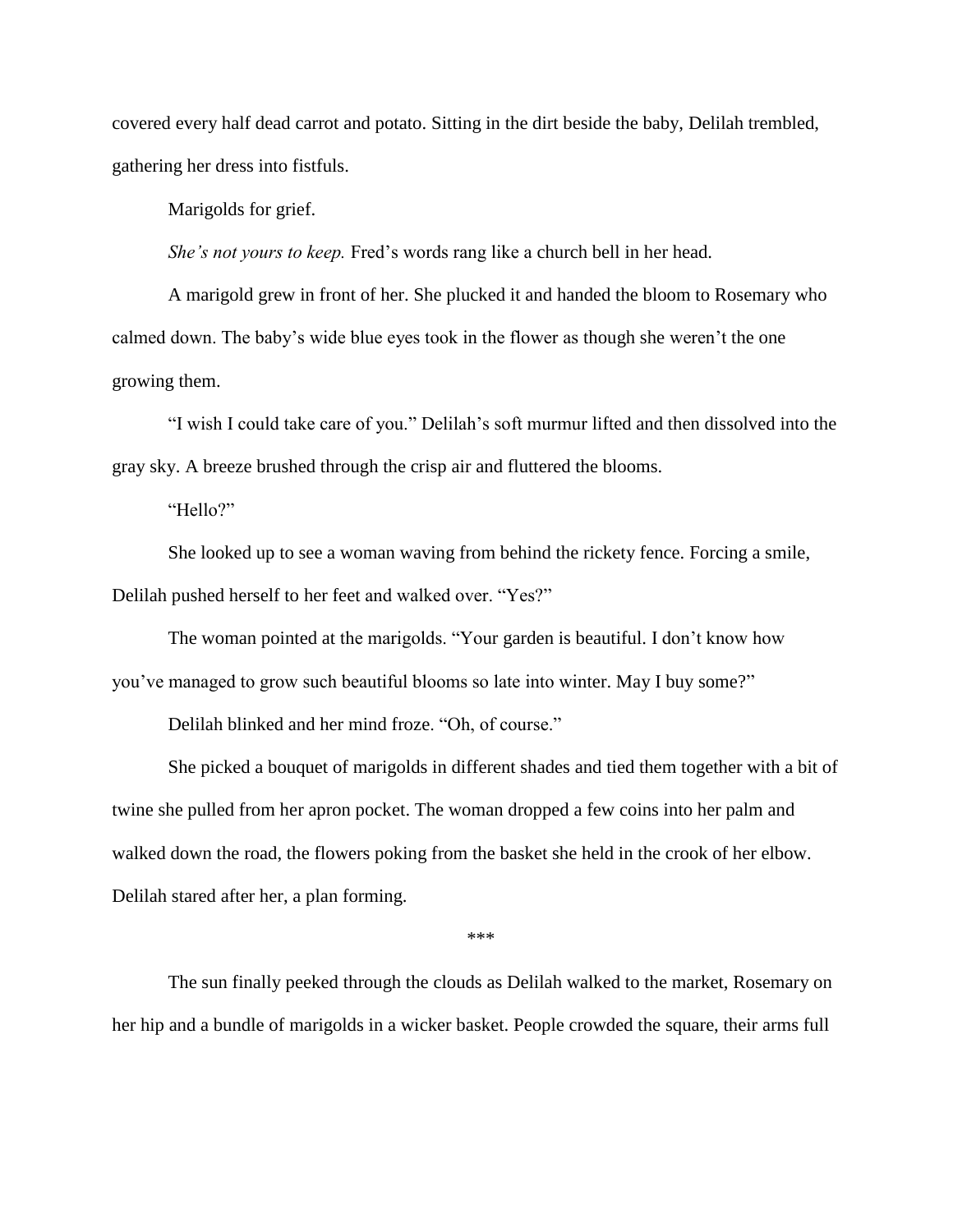of brown paper packages and bulging bags. Delilah unfolded a blanket and sat it next to a bench. She put Rosemary down and raised the flowers. "Fresh marigolds! Red, orange, and yellow."

Several women came over and offered to buy some. Delilah beamed as she traded bouquets for coins.

One woman stared with wide eyes. "How did you grow them before spring?"

Delilah's lips teased a smiled. "Innocence and grief." She looked over at Rosemary who was reaching for the edge of the blanket. The woman shrugged and purchased a bouquet. As she walked away, Rosemary touched the dead grass and a pink carnation bloomed.

Carnations for a mother's eternal love.

Delilah stooped to lift her daughter. And wondered what Rosemary would grow in her life next.

# *Wishing* **by Ingrid Erickson**

## **Second Place – Teen Division**

It's easy to stare up into the night sky full of stars and believe that anything is possible, isn't it? Such an expansive universe full of secrets awaits and it only seems larger the smaller you are. In fact, you can only realize how extremely tiny everything is when looking at a dark sky that seems to wrap expansive, loving arms around everything in sight. That alone makes it almost effortless to think that perhaps stars *can* grant wishes.

Aged mattress springs creaked in protest to the weight that was bouncing on them. Their whiny song gained them nothing, though. Bright green eyes stared up eagerly at a careworn face that smiled down at her. Particles of dust danced through the air, enjoying the last light that day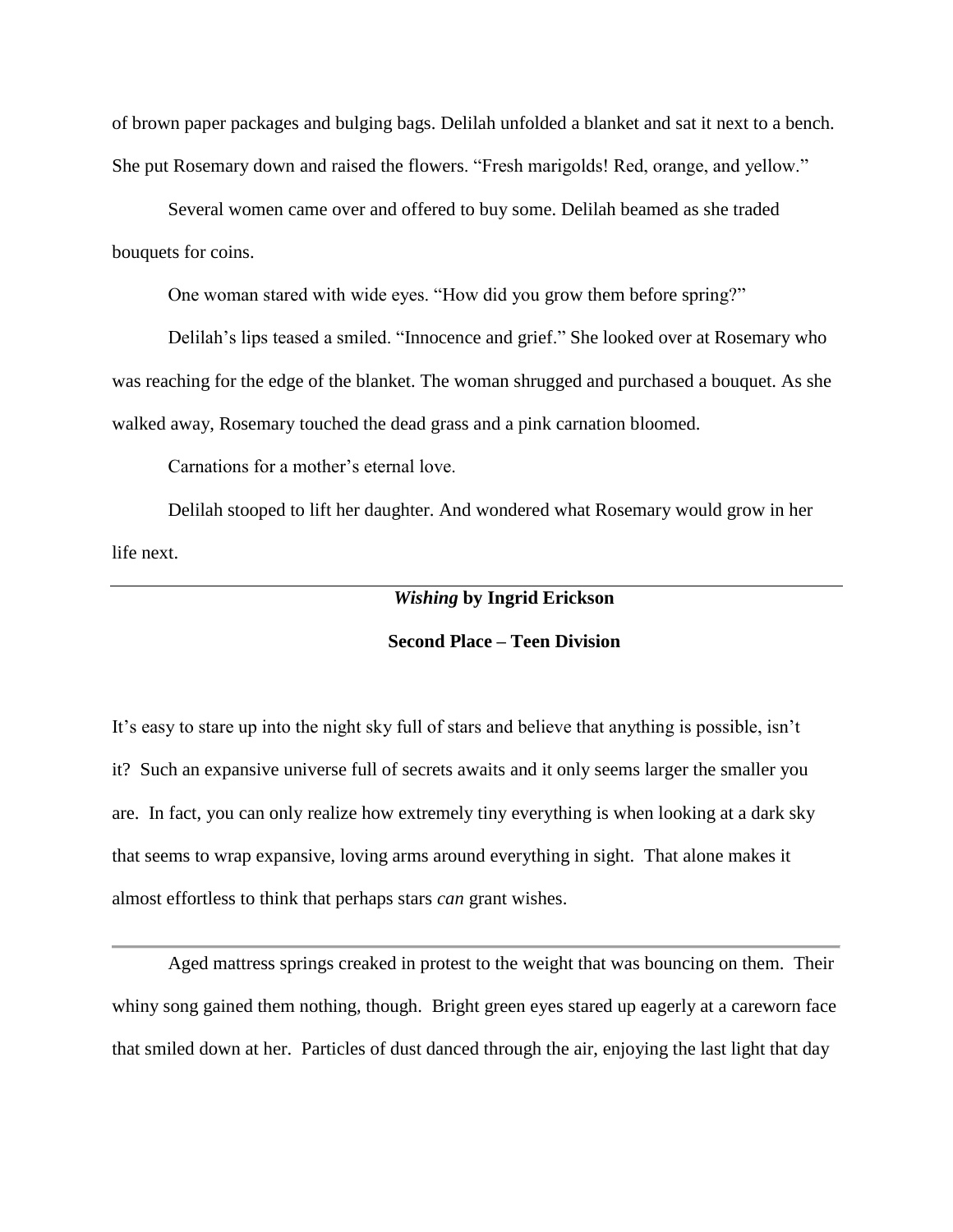would offer them. A child's finger pointed up at the sky, and a young girl's voice broke the silence of night.

"Da, what are those?"

Her father's smile widened, and he thought for a second, playfully drawing out the wait for his daughter, who continued to bounce in impatience. "The lights in the sky?" The child nodded, enraptured by the bright light of the largest. "Those are Wish-Granters. Every night, they fly into the sky, waiting for someone—" He looked down meaningfully at his daughter, who responded with a giggle. "—to ask them for a wish."

"Could *I* ask for a wish?"

The girl's father stroked her hair gently. "Of course you could, my dearest."

A smile of anticipation spread across her face, before fading, replaced with deepest contemplation.

"How would I wish, Da?" Aisla rested her elbow on the open window's sill, dropping her chin into the waiting hand. "I've not wished before."

Her father sat down by her side, causing another vocal complaint to spring forth from the bed. "All you need to do" he paused for a second, thinking, before finishing the sentence, "I won't be able to explain it properly." He drew out a thin leather bound book which was placed into Aisla's open hands. Her father stood up, placing a kiss on the top of her head. "It will show you how." One more smile and a wink was given to the girl before he left the room, drawing the curtain that separated her room from the rest of their small house after him.

Aisla looked skeptically at the book, turning it over slowly in her hands. The leather that bound it was soft and well-worn. Letters formed out of gold-leaf seemed to dance out of sheer joy to be looked at again, nearly springing off of the cover in an exuberant greeting. She stared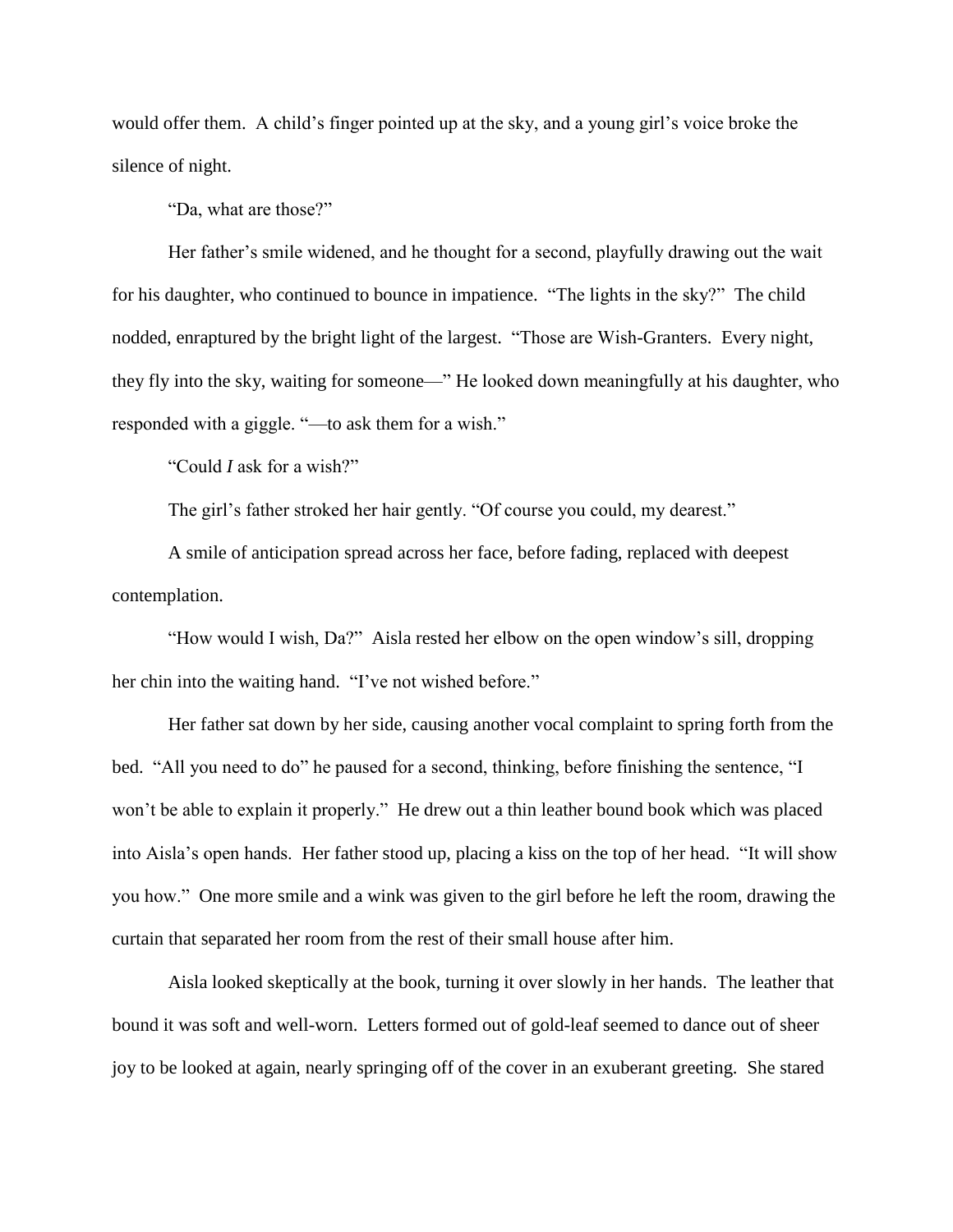at it, awestruck, as the words shifted, imploring her to turn the page. The child opened the cover, immediately met by a combination of splendid illumination and marvelous Gaelic verse. A playful, illustrated fae skipped her way to the top, red-gold hair flying behind her. The whimsical creature sat herself on the edge of the first letter, tapping it with a slender finger.

Enthralled, the girl followed the illustrations as they gracefully swept through the book, enraptured by their beauty and the impossible history within. Once finished, Aisla stared at the sky, full of wonder. The Wish-Givers winked down at her, breaking the darkness with their bright glimmer. She pulled her quilt over herself, still rapturously watching the fae that danced through the night sky so far away. Her mind raced, flicking through simple, childish possibilities.

*Could the fae in sky—the Wish-Givers—really climb down to grant a wish? Would they do it for anyone? Or was it all an elaborate trick that their mischievous minds delighted in?*

Aisla fell asleep, dreaming of fae skipping into the sky to take a seat amongst the Wish-Givers.

*The sun shone down pleasantly on her sleeping form, tickling her awake with its soft rays. Her eyes blinked open and were almost immediately drawn to the window, where a familiar, tall frame was plodding away. Confusion flicked across her face as she wondered where he was going so early in the morn. She got to her feet and padded to the window.*

*"Da?"* 

*Her father turned and gave her a sad smile over his shoulder but continued to walk down the road. He disappeared. Gunshots rang around the house and clouds covered the gentle sun. The girl, terrified, shied away from the glass. The sky was as black as night now, but the*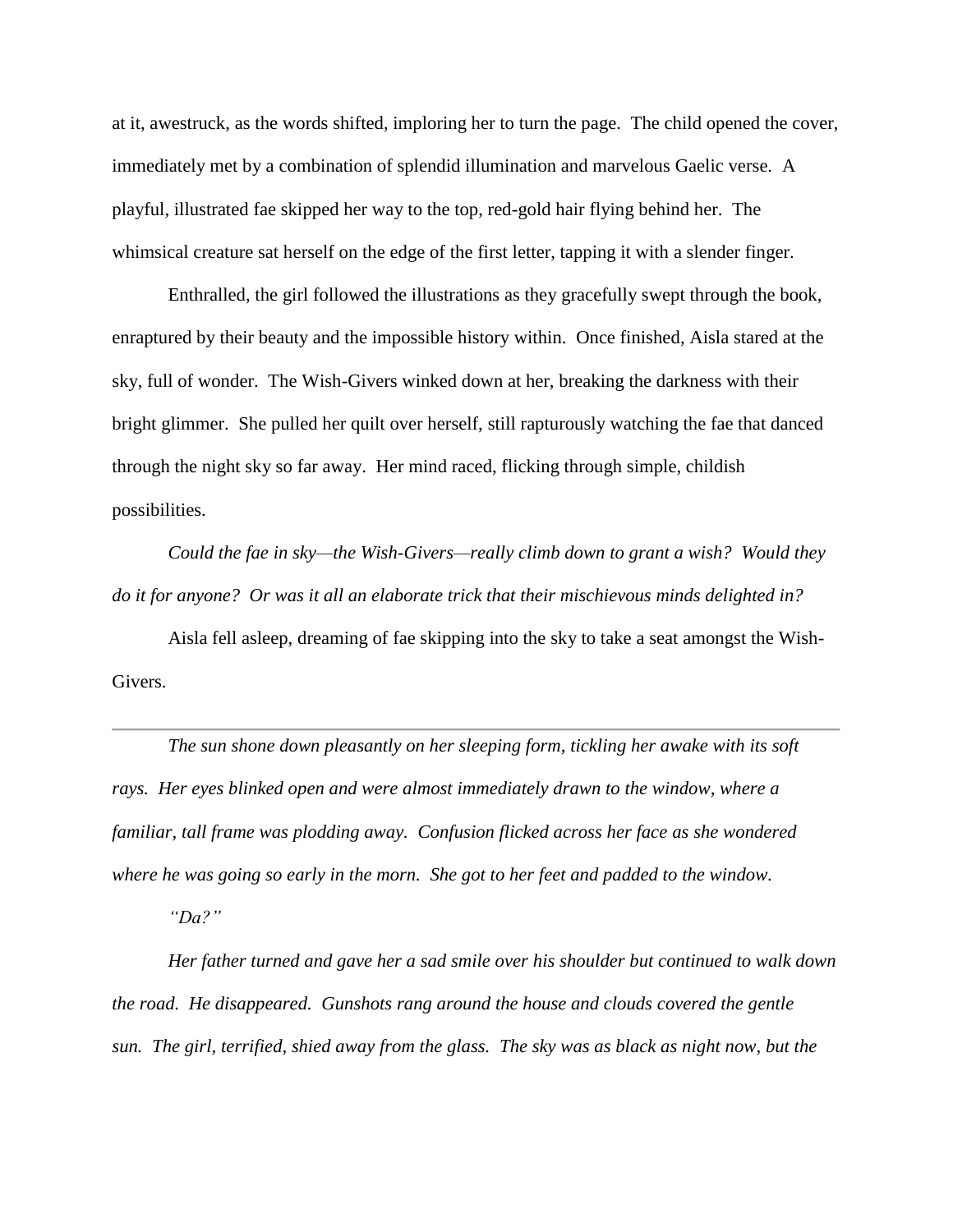*Wish-Givers were gone. They had climbed out of the sky, leaving no hint of their existence behind.*

Aisla woke from her restless sleep with a start and raced to the window to be sure she had only dreamed the whole occurrence. She breathed a sigh of relief when she saw the sun shining gaily down on the Scottish highlands. The girl stood there for a while, watching it glimmer and dance on the friendly brook that burbled cheerfully on its way. Eventually, she tore her eyes away from the familiar scene and left her room, peeking out from behind the curtain into the rest of the house.

Her father was not where he usually was. In fact, she couldn't see her father…anywhere. Her breathing quickened while she recalled the dream. Surely it was not real! Small, bare feet flew across the packed dirt floor, searching for her mother. There she was, standing at a window, face turned away from the doorway through which the girl entered. Her father was there beside her, knapsack slung over his shoulder, conversing in hushed tones with his wife. They both turned, surprised, as they heard the sound of running feet coming toward their doorway. Aisla watched him with wide eyes, mind still racing. In the end, she was the one to break the drawn-out silence.

"Da, where are you going?" He wouldn't leave—he'd never abandon her.

Her father sighed and gave her the same sad smile he had in the dream.

*No. Dreams weren't wishes.*

There was a long pause before he finally responded. "I need to help our country."

His response confused Aisla, causing her brain to tie itself into tight, worried knots. "Is it sick?"

"Yes, very."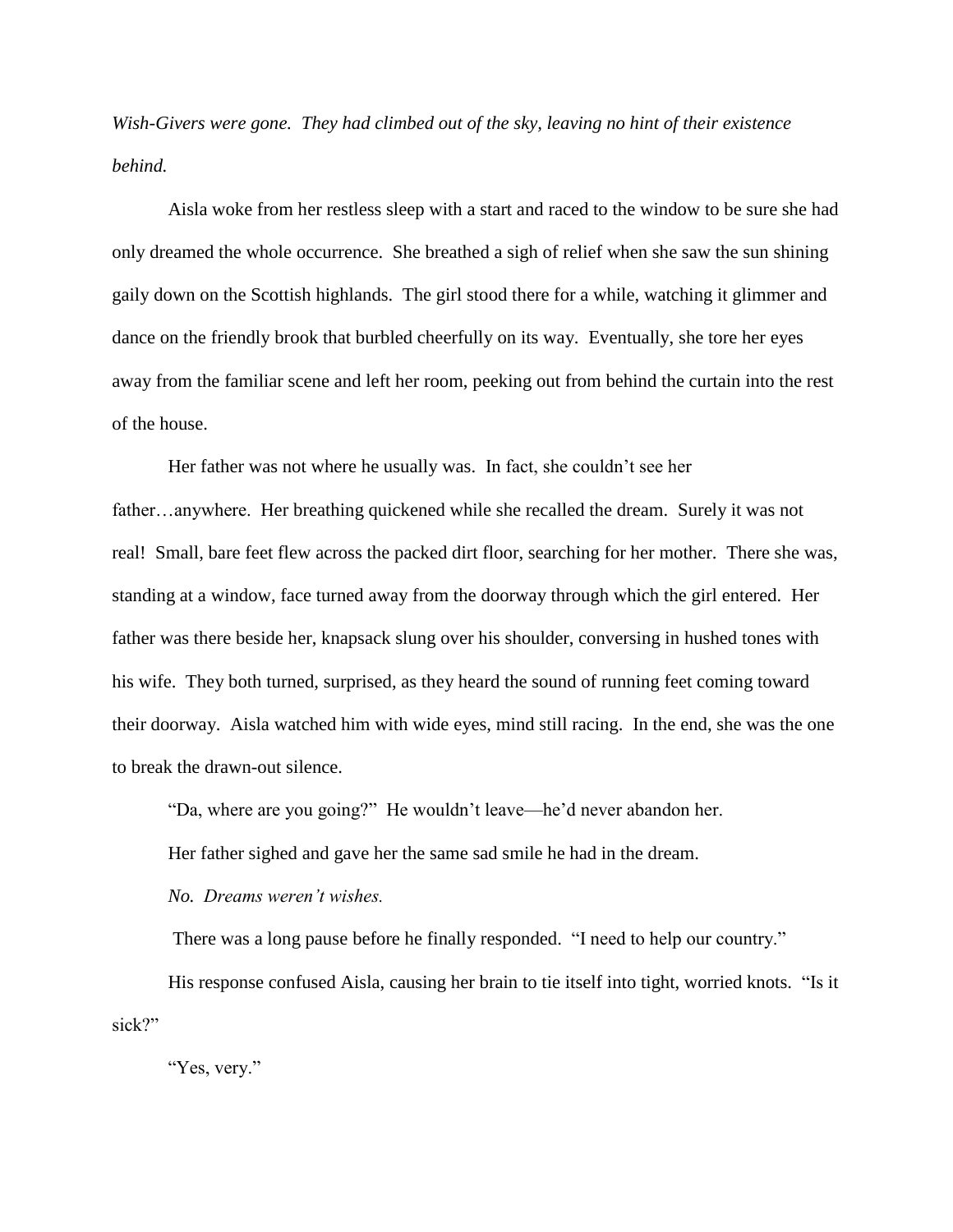He shifted the weight of his knapsack and picked up his weapon. "When will you come back?" He managed something of a smile and ruffled her hair playfully.

"Soon."

The girl and her mother watched as he strode to the door, opened it, and left. Her father slowly disappeared down the dirt road. Aisla buried her face in her mother's skirt, trying to banish the dream that still lingered in her head. He promised. He *never* broke his promises.

Days turned into weeks, weeks turned into months, and months turned into a year—an entire *year*. Nights and seasons continued with heart-rending monotony for Aisla, who waited tirelessly, yet painfully, for her father's return. The Wish-Givers remained in their places, solidly refusing to budge for any petty human desires, though the child pleaded with them every night.

Eventually, she lost hope in the fae entirely. Her once fanciful mind that delighted in the idea of small, mischievous folk began to tune out all mention of them. A heavy mist of hopelessness settled itself comfortably on the two-person household, turning the days into a set of mechanisms that creaked and stuttered their way through life.

But through the mist shone a light—a light that danced in the shadow and skipped evercloser to the forest. This light caught Aisla's eye, tempting her to recall the last story her father gifted her with. Had a curious Wish-Giver come to Earth, seeking a Wisher? Or was it merely a figment of imagination that came from a mind overcome with longing?

Aisla yearned for a single wish, for that was all it would take. If it was granted to her, life would return to how it *had* been, and that would be close enough to perfect in her eyes. She left the house. Despite the normalcy of that simple action, her mother's voice echoed quietly in her mind.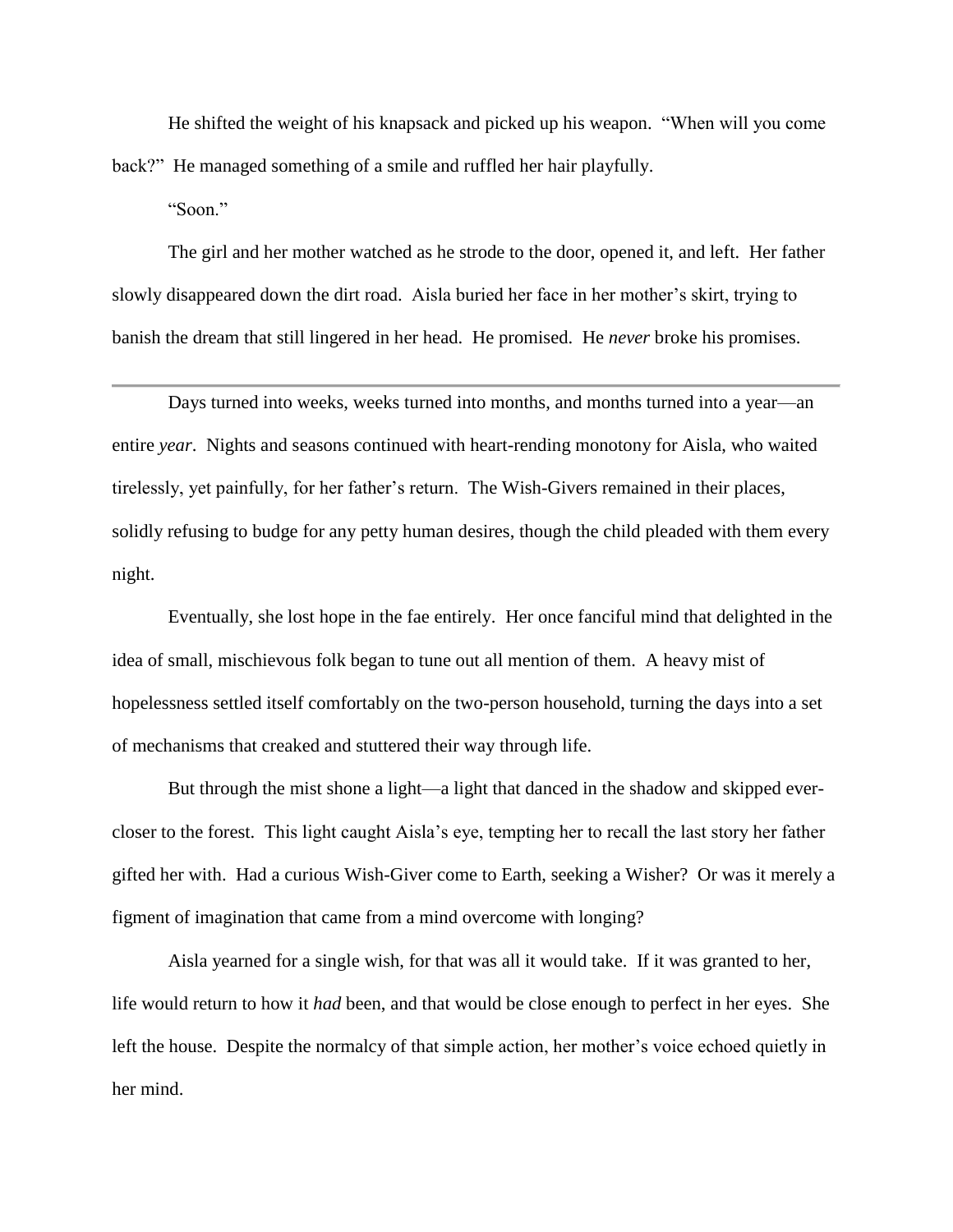*"Never go into the forest."* 

*The child looked up at her mother's face, which was tight with concern and seriousness. "Why, Mama?" Aisla took a step closer to her mother, repeating her question. "Why?"*

*Her mother dropped her gaze to Aisla's face, so far below her own. "The mischievous fae lead travelers astray with visions of what the viewer longs for most." She paused to take a long breath. "You mustn't get drawn into one of their traps."*

The light was nearly absorbed by dark, foreboding trees that towered high above Aisla. The gentle wind that had seemed so playful when it danced outside of the child's window now whistled mournfully through the highest branches, which swayed and sighed as if they were tired of life.

She stepped closer to the edge of the forest, reaching a hand out to a tree for assurance. Upon feeling its cold, rough bark, Aisla quickly jerked back, tense and light on her feet, like a deer prepared to flee back to its familiar glade at the slightest warning call. The light was now almost gone, and her desperate eyes searched for it in the foggy mist that shrouded a path to the wood's heart. It was still bobbing gaily down its chosen path, seemingly unaffected by the black that reached its claws out, ready to tear it to shreds in a single heartbeat.

There! Her eyes had caught their prize and as her mind began to race, her bare feet followed. After the light she ran, now oblivious to her mother's warning and the darkness. Her entire being was set on the light and on the wish that was to come. Aisla did not see any of the oddities that were taking place around her: the trees moved out of the way, allowing the light to pass; no animals chirped their joyous tunes or scolded trespassers and thieves.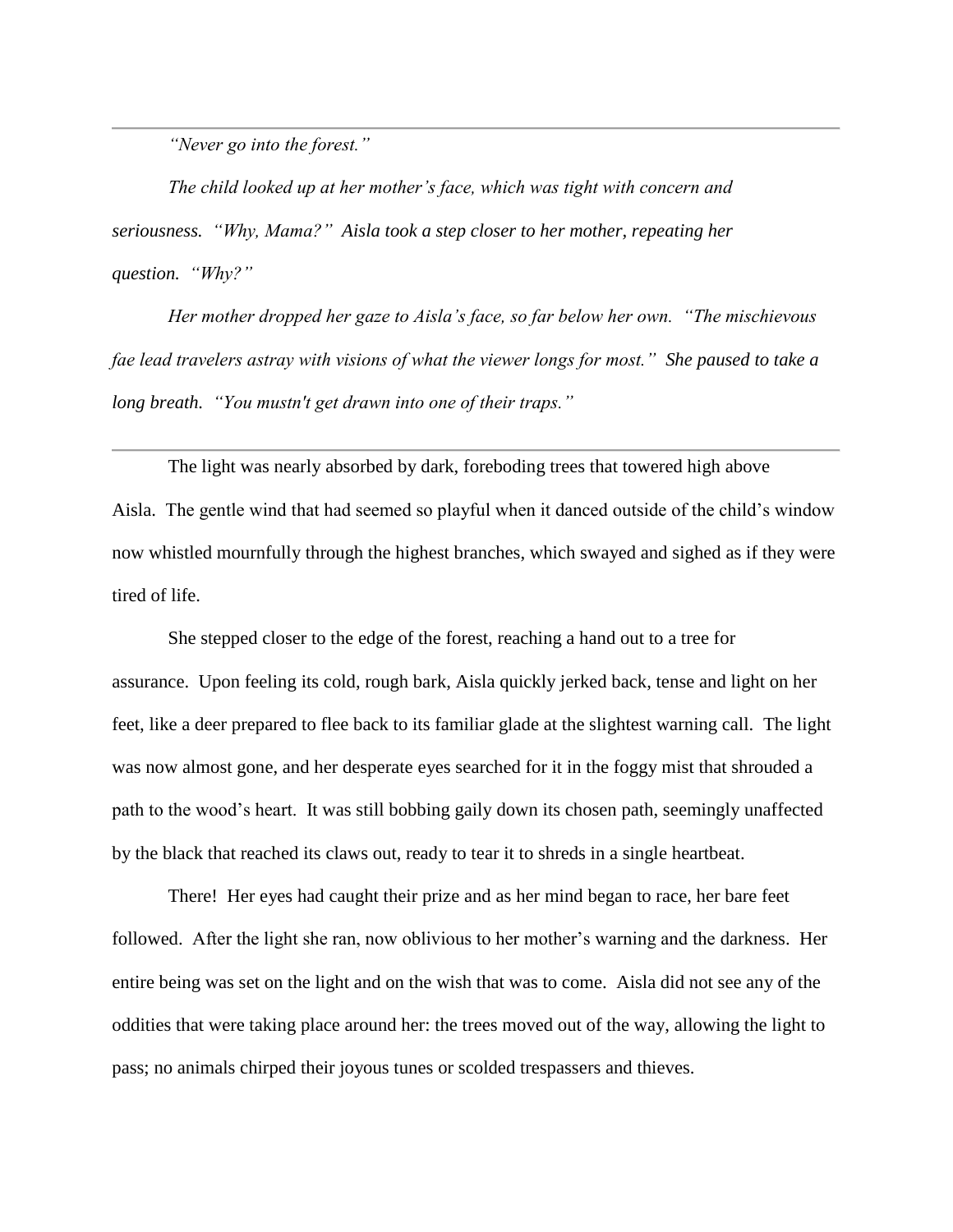The light had stopped its flight. Aisla seemed to come to its side in slow motion, though her pace did not change. Once she had caught up, it moved forward again, but more slowly this time. The girl's heart jumped within her chest, filled with the thrill of her chase and hope that her wish might become reality.

The trees loosened their tight hold on Aisla and her Wish-Giver, falling away as they approached a silent swamp. Its murky water spread itself over the ground, greedily devouring the cool grass that had once lain on the forest floor. A knife of worry stabbed Aisla, kicking her mind back into action. The swamp felt stilted and odd, almost fake, although its outward appearance was perfectly normal. No birds sang and no frogs managed to stagger through their rusty tune. She strained, trying to hear some sound that could assure her it was not entirely devoid of life. Silence spread her wings over the scene, broken only by Aisla's quiet breathing.

She reached a hand out toward the Wish-Giver, anticipation settling over her like it had a year before. The girl delighted in the pleasant shiver of excitement that followed and closed her eyes. The light did not move. Her hand rested on top of the sphere, which burned and froze. It was as solid as a boulder and smooth as ice, yet unreliable like the deepest water. Aisla closed her eyes and breathed in deeply.

#### *Bring me to Da. Please.*

A smooth yet playful fae voice rang out like a small, quiet bell after a pause, as if it needed time to fully contemplate the informal request.

#### *Is this your wish?*

Aisla nodded without hesitation, certain. After no response came from the fae, she whispered her reply. "Yes."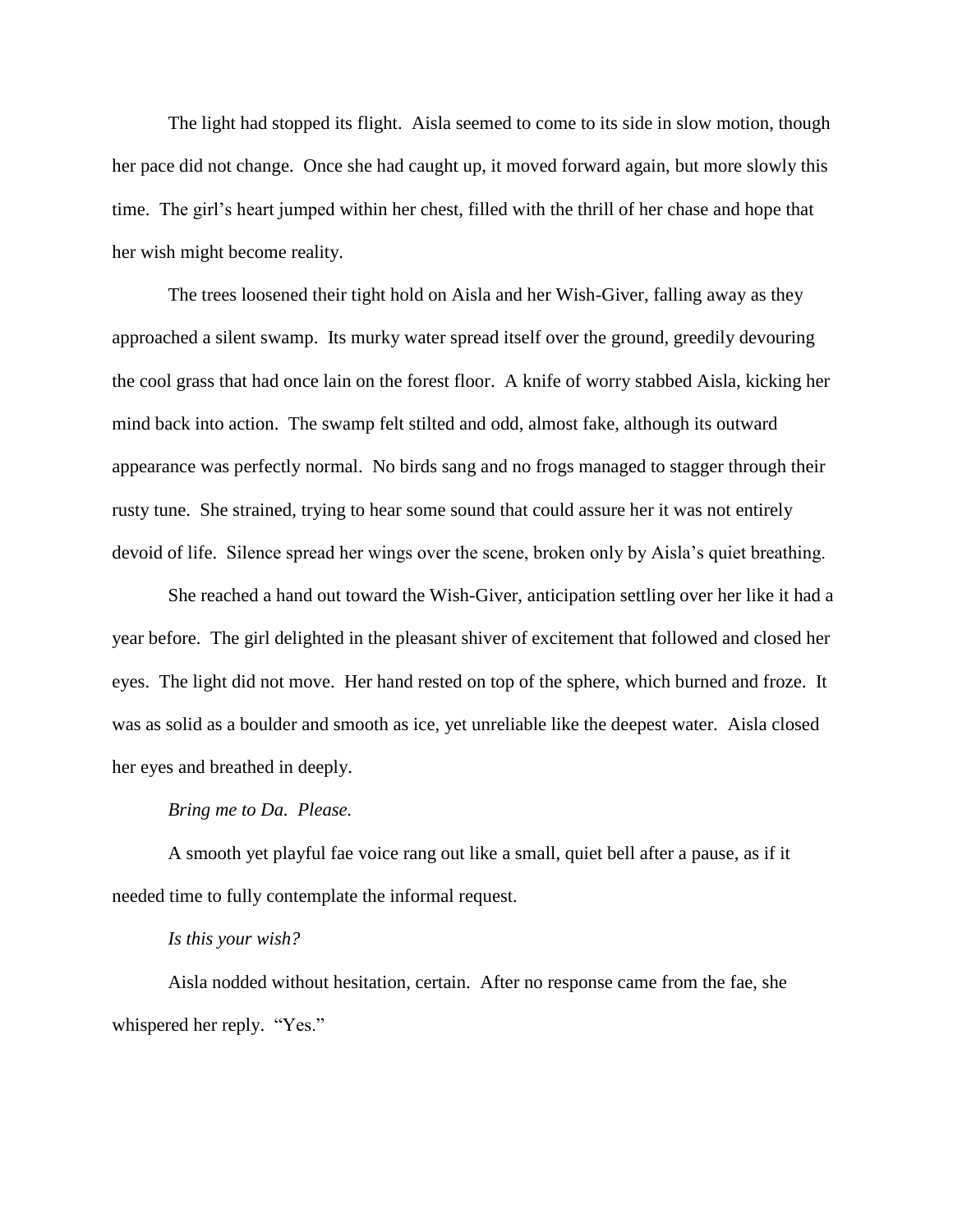The Wish-Giver began to slowly move again, bringing Aisla with it. She willingly followed; eyes still closed. Would it truly work? Her damaged trust in the fae resurfaced forcibly, calling out doubts. The desperate child did her best to subdue them and they were shoved to the back of her mind once again.

*Aisla opened her eyes, met by bright sunlight that cut through the shadow that had earlier clogged the atmosphere, almost too thick to breathe. As it was dispelled, she took a deep breath of clean, crisp air. The gentle wind had returned, and the trees seemed to sing instead of creak. Aisla's father emerged from the wood, entering the clearing that contained the swamp. He looked disoriented, his eyes roving about the open area as if he had not used them in a while. Aisla's breath caught in her throat as she saw him, and tears pricked at her eyes.*

*It had been a year—a year and a day.* 

*Eventually, his searching brought him to the rim of the swamp in which she stood. The light was no longer present, though she looked. How would she explain?* 

*No. There was no need to explain. He was back, and that was enough. Silent tears of joy streamed down her cheeks, and she ran to him. The confusion that had taken over her father's features vanished as he felt her touch and he reached down to swoop her into a hug. Breathless, Aisla looked up at him with a smile spread wide across her rosy face.*

*"It worked, Da. It worked!" Her father, confused once more, watched her excited face with eyebrows furrowed.*

*"What worked, Dearest?"* 

*Aisla cocked her head, searching him with her eyes. "The Wish-Giver came down and brought you back… did she not tell you?"*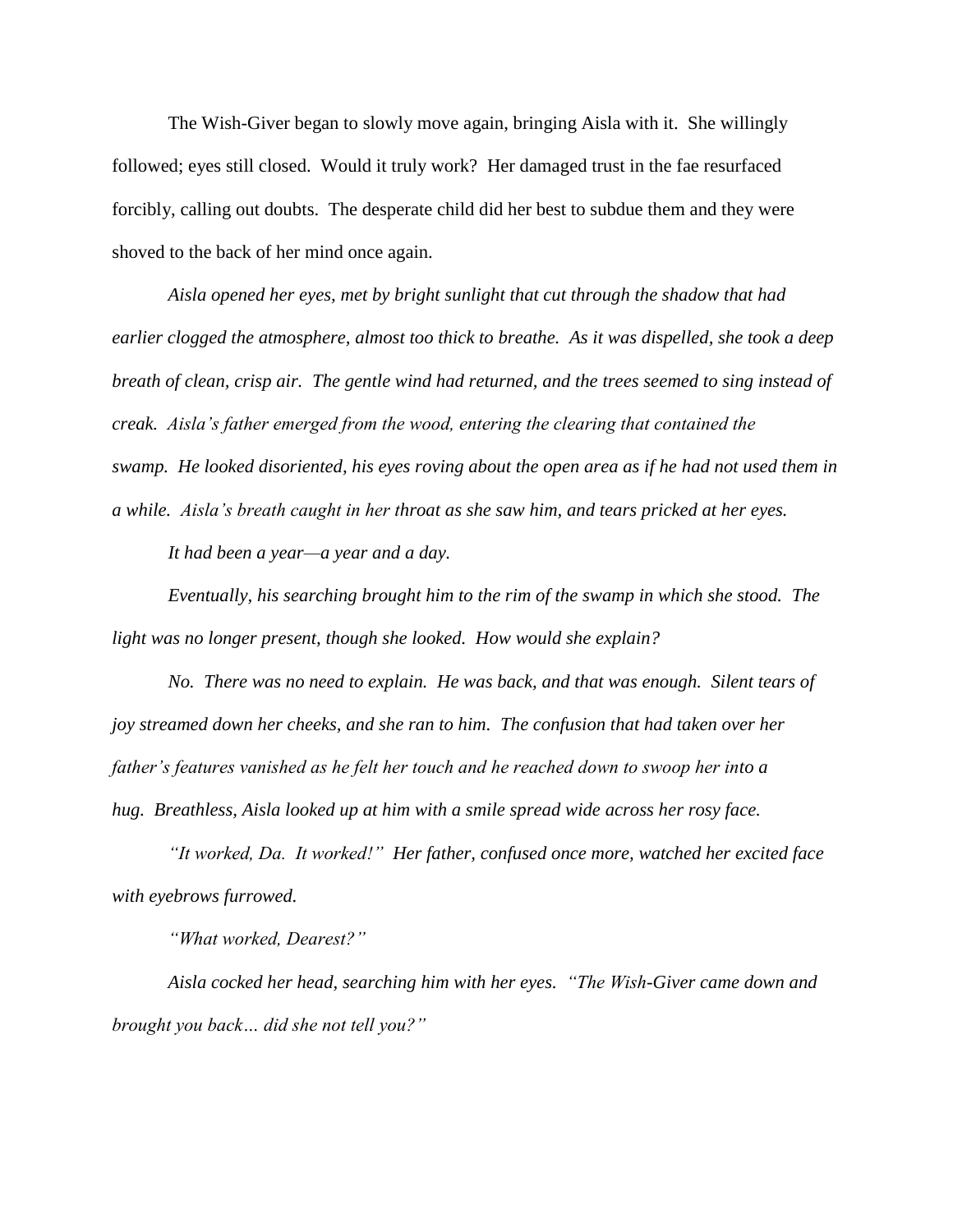*Her father gave her the same sad smile. Aisla glanced at where the fae had been, the panic from her year-old dream returning. No. The forest was filled with sunlight. There were no gunshots.*

*He stayed silent, his mind now on something else. The tree line rattled in warning, though neither present understood. Aisla was cold; colder than she should have been. He had come back. Of course he had.*

"Da? Da, don't you remember?" Her breath came out lightly; hurt and question lingered in her eyes.

*"Please, Aisla." A new, familiar voice echoed in the wood.*

"What, Mama? What is it?" Tears came to the child's eyes. Where was she? Why couldn't she see her?

*"Never go into the forest."*

# *Beware, the Wrath of Dragons* **by Holly Erickson**

## **Third Place – Teen Division**

*Mine!*

*Mine!*

*The barrow-guard lies on his bed of unused gifts*

*Three hundred winters* 

*Three hundred years*

*The barrow-guard lies on his bed of unused gifts*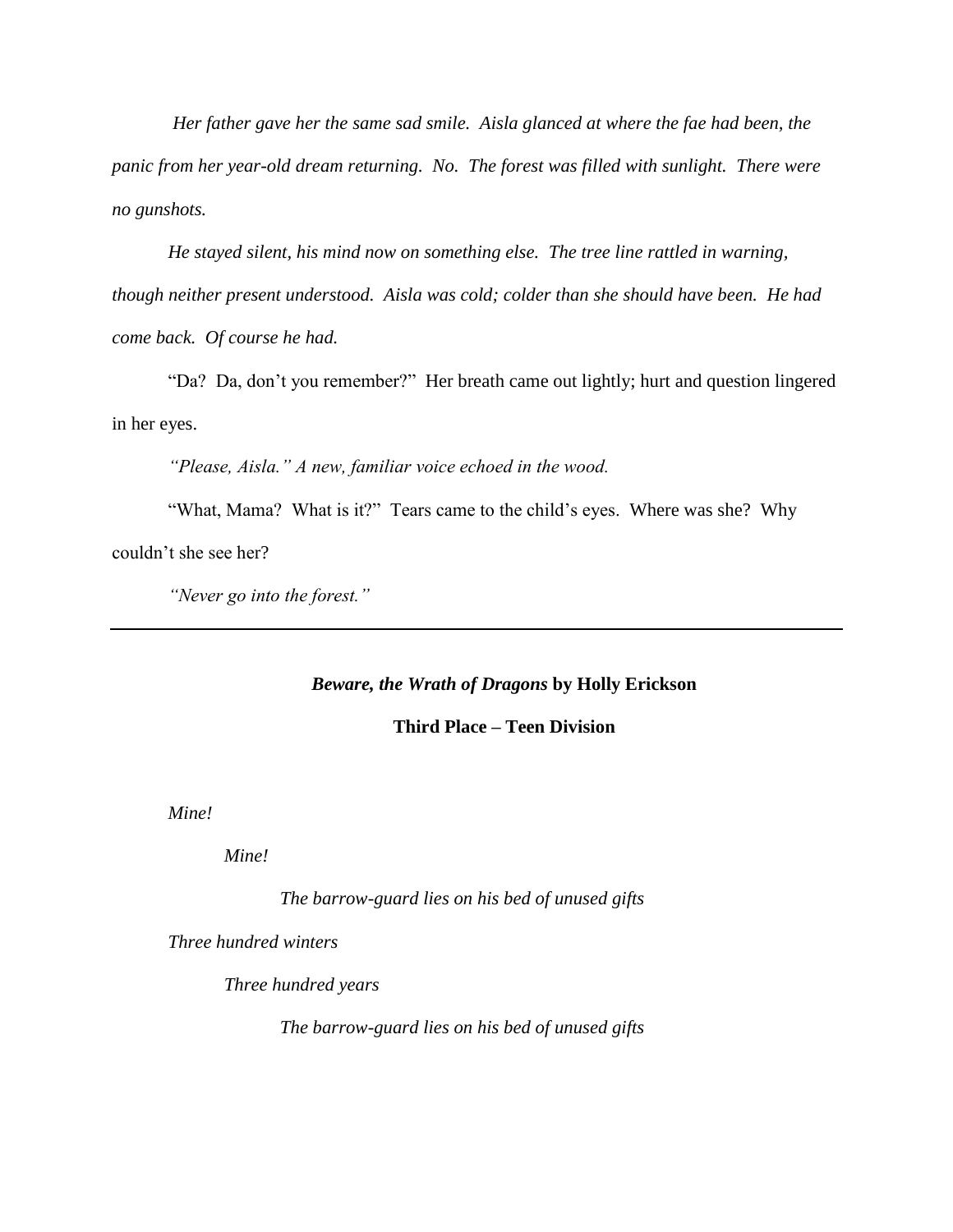A *whuff* of air left a jagged mouth, the ensuing trail of smoke and steam drifting lazily toward the ceiling of the craggy cavern. A pair of fire-bright eyes shuttered leisurely, as a coiled dragon watched the meandering path of his breath swirling from eddying currents of wind originating outside of his barrow. He curled his armored tail closer, sweeping it across his hoard-joy. At the far-reaching motion, golden coins and other valuables fountained down as the heap of treasure within the loose circle of the dragon's bulk overflowed. His keen gaze flicked down to observe them clinking and clattering onto the base of the pile.

The beautiful sound pleased the beast and his mouth opened in a draconian version of a smile; he slowly reached out a taloned, scaly paw to clench and draw close jeweled neck-bands and a splendid coat of battle-worn chainmail. The beast closed its eyes, a purr emanating from its very core, and the metal gently scratched his scales that shone bright after centuries of being polished by his beloved gold. The tip of his tail twitched in contentment, knocking a cup aside. The jewel encrusted goblet clattered off of the sprawling quantity of precious objects and rolled from the serpent's hill onto the gritty, gray rock littered with a smattering of other fallen treasures. A yawn burbled up inside of the barrow-guard and he opened his maw, stretching terrible jaws so that the teeth gleamed. Drowsiness tugged at his now-heavy eyelids and he let the cup lay where it fell, forgotten for the moment. The time had arrived to sleep upon his store of treasure and joy.

*Thief!*

*Thief!*

*The night-demon, the terror, has awoken*

*His long slumber gone*

*His hoard-joy marred*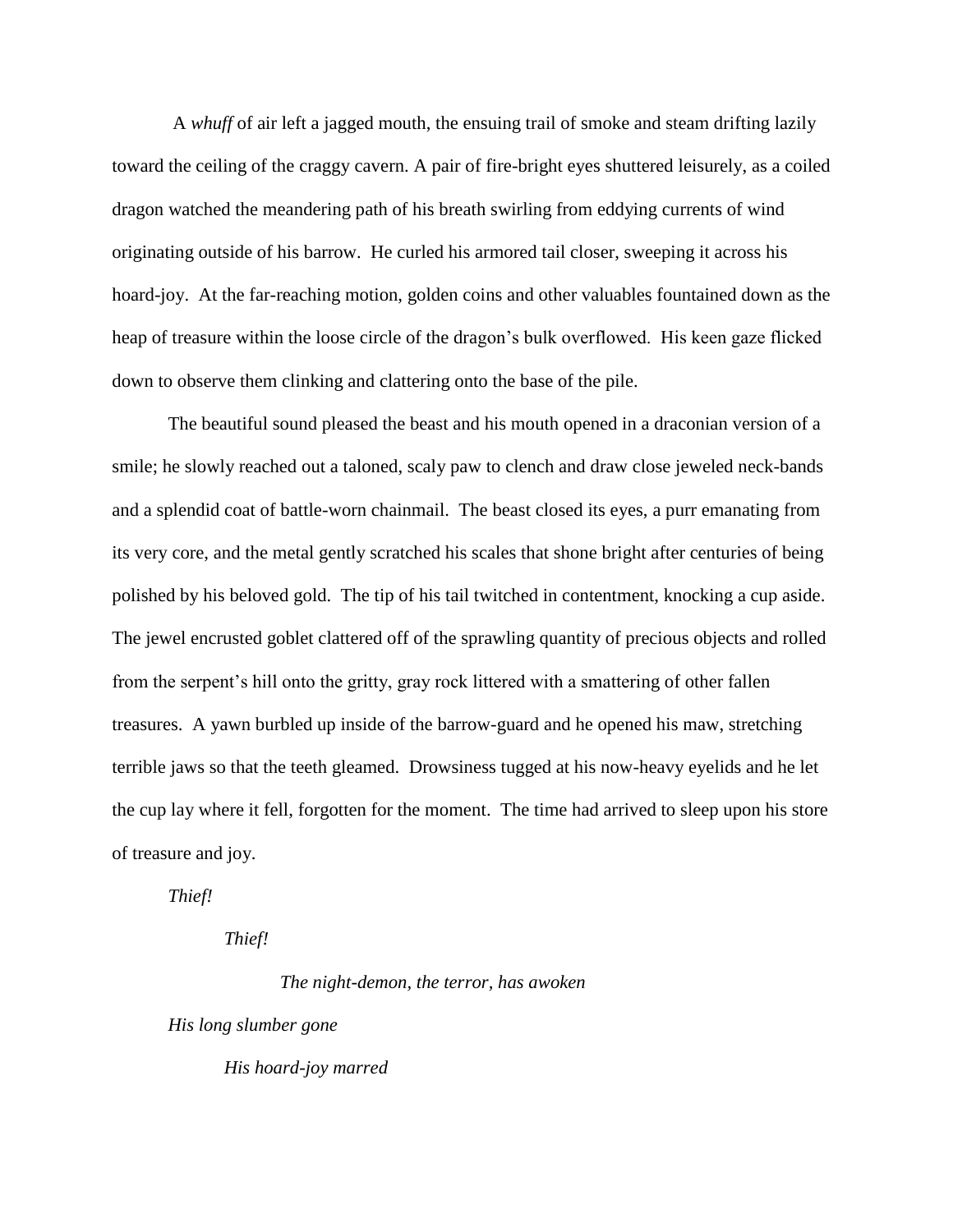#### *The night-demon, the terror, has awoken*

Dark intuition wrenched the monster from his sweet, dreamless sleep. One fire-lit eye snapped open with a click of scale against scale, its yellowed expanse glittering like the great quantity of surrounding gold. His wide nostrils flared, drinking in a new, yet familiar, scent—a smell from bygone days of battle-glory and villages left behind, ablaze with his ravenous flame. A print upon the ground caught the winged serpent's gaze and he tasted the air, groping for the intruder's identity, though the spoor was too faint for him to justly perceive the creature that had left it behind. Eyes narrowing into molten slits, he hoisted his great mass from the ground with effort and lowered his horn-crowned head to inhale deeply over one of the marks upon his dustmarred floor. His scaled lip peeled back from yellowed fangs and a low growl emanated from deep within the monster's chest, the rumble shaking the serpent's lair from the very ground. A human had trodden on *his* barrow, through the dragon's jealously guarded hoard. Knowledge of the habits of humans was well within the serpent's ken; the thieving, miserable wretch had surely stolen something from his expansive hoard-joy.

Immediately, the barrow-guard fixed his eyes upon the edges of his domain. His goblet was the first thing he thought of as he scanned the rock-laden ground, for other objects had been forgotten with time as the dust on the floor. Where he knew his priceless cup had lain, carelessly dropped, naught remained.

How dare he.

#### How *dare* he?

How dare he intrude upon the land of the dragon, who found it alone and unguarded, and take what was his by right? The dragon himself had faithfully guarded the heathen gold for three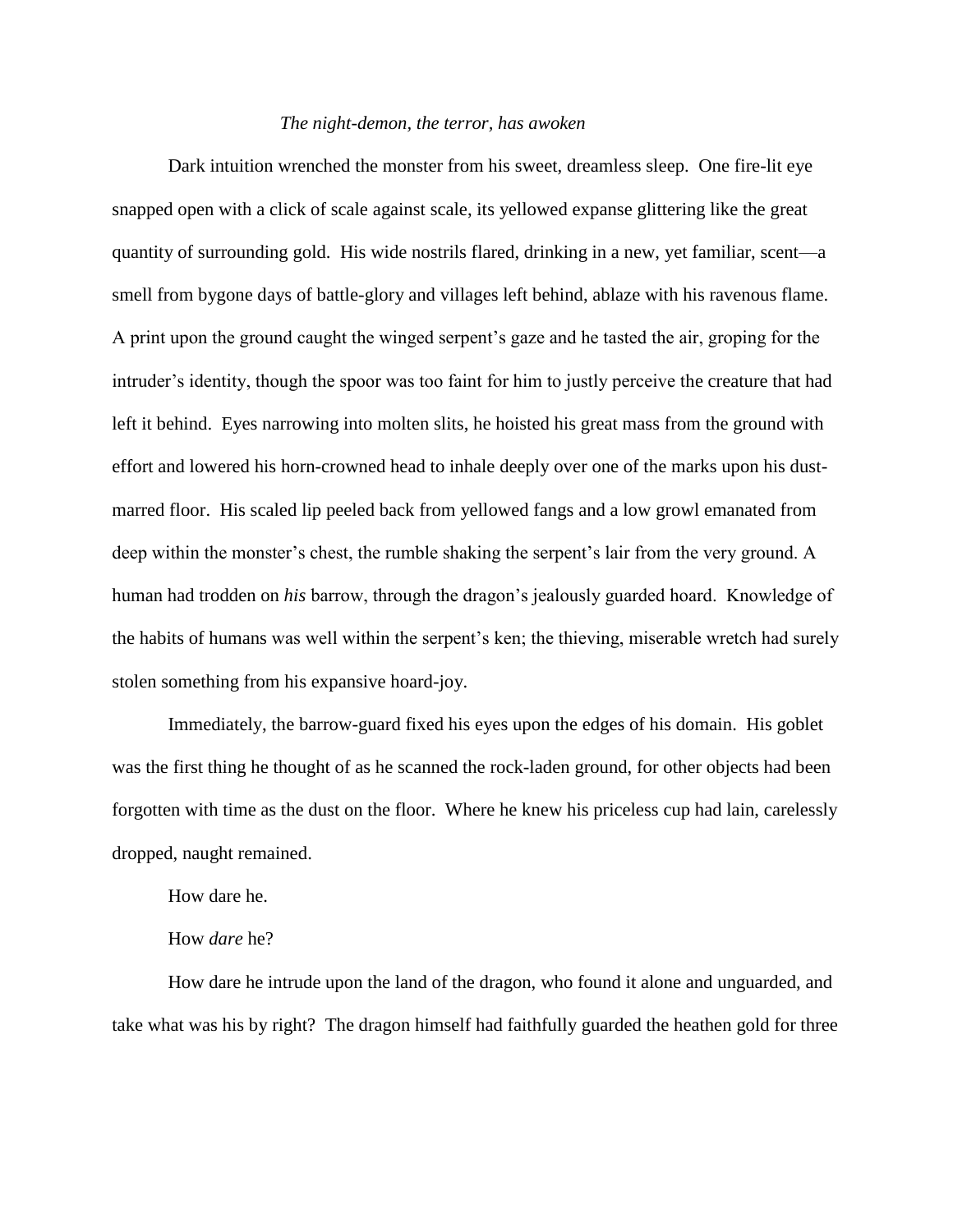hundred winters and a human thought to sneak by unnoticed? The human would live only long enough to rue the day he had set foot upon the entrance of the serpent's lair.

*Seek!* 

*Seek!*

*The dragon seeks the thief and retribution*

*His gold is stolen*

*His anger aroused*

## *The dragon seeks the thief and retribution*

The barrow-guard, his pride wounded, stalked out of his treasure-filled lair, swinging his weighty head low and in every direction. He searched with a fresh desperation, for the missing object had grown dear in its absence. The desperation of the dragon, however, was patient enough to exhaust his options. Revenge would come, be it within the hour or within the day.

Ramping up on his hind legs, the beast turned his ornamented head in a complete circle. The coarse grass waved in the breeze, drops of rain coating them, without any unnatural disturbance present for the vengeful gold-defender to pounce upon. A village lay in the distance. The dragon briefly laid his gaze upon it, but commenced to ignore it. The thief himself was all he sought. A leap away from the serpent, however, the footprints ended—their scent disguised by that of the grass and hidden from even the scrutiny of the keen-eyed creature. He snarled at the path, but proceeded to return into his barrow, kicking up clots of dirt behind his talons, which gouged into the soil. Could his treasure not have been overlooked in his initial survey of the treasure?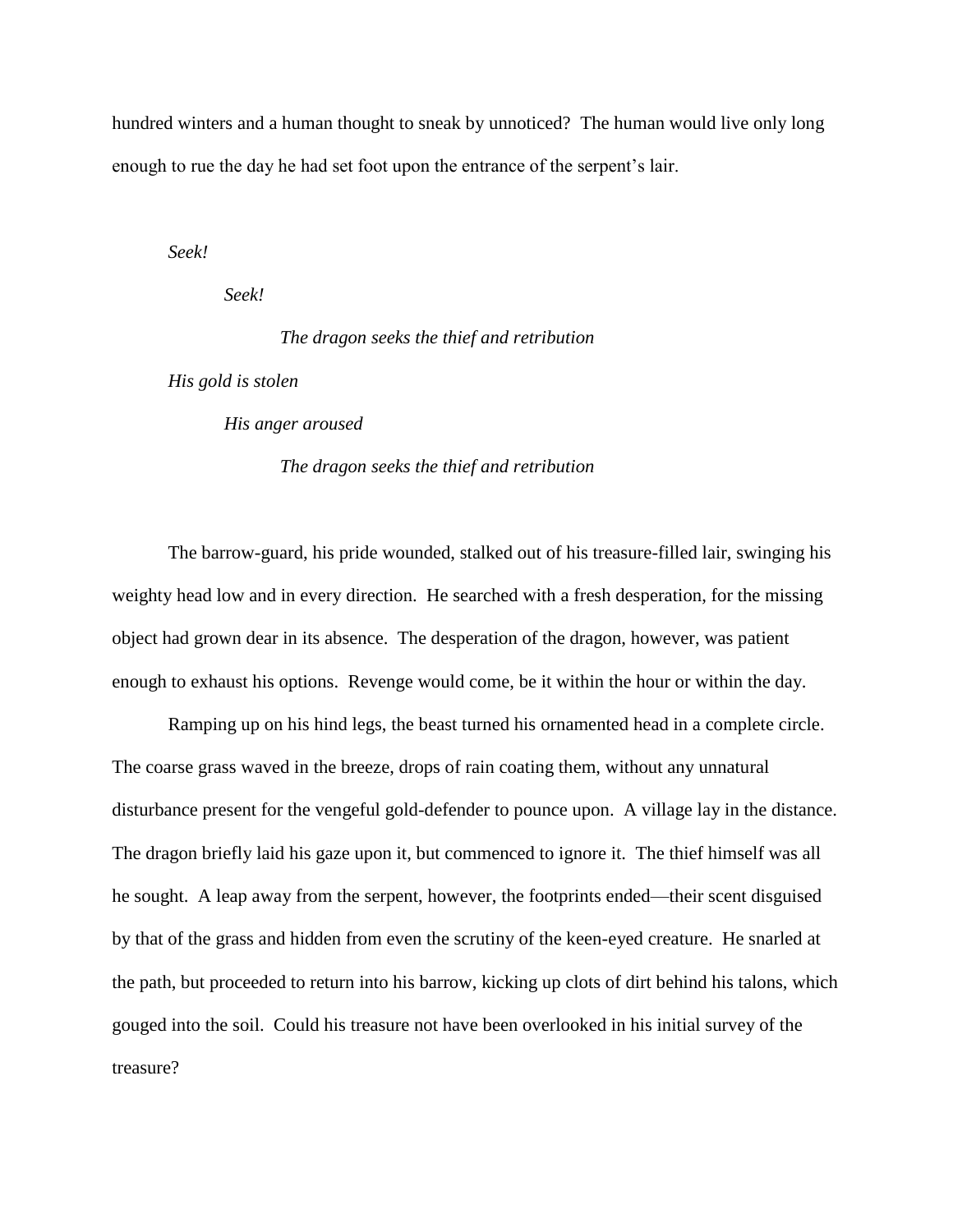He nosed through the mountain of treasure and cataloged each, down to the smallest golden nugget or jeweled ring. Another time, under different circumstances, joy would have been found in this activity. Each fragment of the hoard-joy would have been lovingly caressed and tenderly clutched, but not now. Now, the heathen gold was thrown heedlessly as the embittered barrow-guard burrowed within his once-neat mound, muttering to himself in deep, unintelligible rumbles.

Surging up from his fervent search inside, the smoking dragon returned to the open sky, smoke burbling out of his nostrils and his taloned feet coming down more heavily as he sought but failed to find. The night-demon's eyes burnt like embers and smoke rose from his savage muzzle as if a mead-hall blazed atop it; his teeth ground together, causing sparks to rise alongside the smoke.

How dare a mere man steal from a battle-proud dragon? How dare he steal from this barrow-guard, the bane of men? The dragon furiously paced back and forth, until a ditch was worn, as if newly plowed, about the serpent's entire lair. The violently upset soil meant little to the beast in the face of his beloved, albeit unused, goblet. His pupils dilated and contracted repeatedly as the golden cup seemed to appear before him, in his mind's eye. The image enhanced its glitter so that it looked brighter than ever before. The beast's mouth hung open in a pant: *Mine. It is mine.*

The humans—all of them within his reach—would pay for this.

*Rage!*

*Raze!*

*Their hovels burn as the cruel worm's vengeance strikes*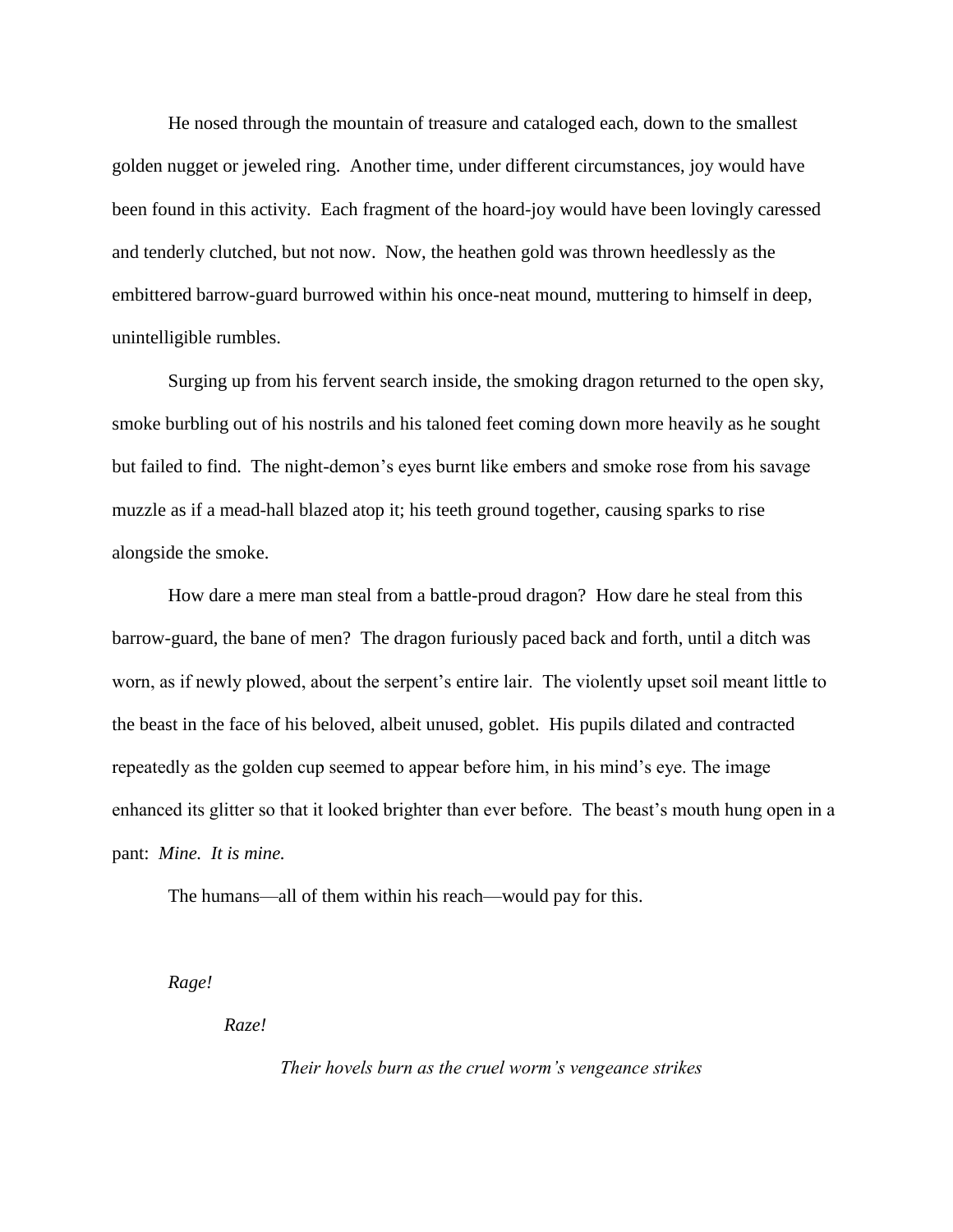### *It burns them all down*

### *Inhabitants flee*

*Their hovels burn as the cruel worm's vengeance strikes*

The fury over the diminished hoard-joy had grown past the dragon's atavistic reason. Its scaled lip curled, baring whetted teeth. The thief had fled, not daring to face the wrath of a wronged cave-worm. The cowardice of the man clouded the serpent's mind with anger, driving it to seek retribution from not the one, but the many. The innocents would be forced to produce the guilty one. The cruel worm lunged out of its lair, spurts of gold streaming out from where they had been lodged on its wings and its talons.

The earth-fire deep within the beast roiled in its armored breast, pleading to arise and demolish all who dared defy it. Its leathery wings snapped out at the height of the dragon's parabolic ascent and they stretched taut, buoying its bulk into the wind-swept clouds. The caveworm started its descent even as the village first began to appear beneath it. Not a single man turned his face to the sky as the monstrosity swept upon them. Had they forgotten that fiery reign of terror in but generations? Regardless, the worm's mouth unhinged, fire billowing out like thunderheads onto the wooden mead-hall and surrounding buildings. In moments, they caught ablaze in the fading light of day.

*Flee!*

*Flee!*

*Beware, O men, the wrath of a wronged cave-worm*

*His vengeance taken*